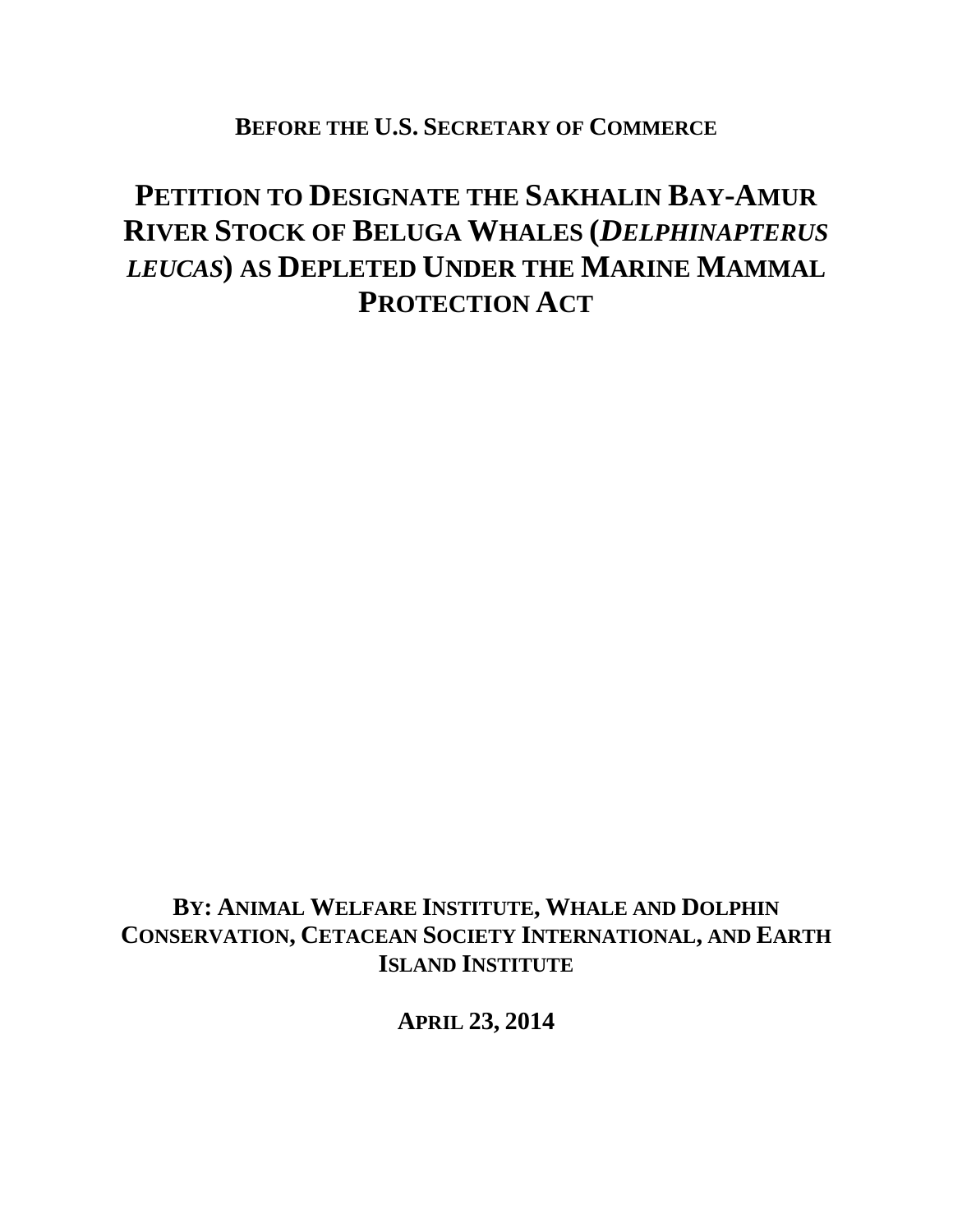#### **NOTICE OF PETITION FOR STATUS REVIEW**

Penny S. Pritzker, Secretary Donna S. Wieting, Director U.S. DEPARTMENT OF COMMERCE **Office of Protected Resources** Washington, D.C. 20230 1315 East-West Highway

Dr. Rebecca Lent, Executive Director U.S. MARINE MAMMAL COMMISSION 4340 East-West Highway, Suite 700 Bethesda, MD 20814

1401 Constitution Ave., NW U.S. NATIONAL MARINE FISHERIES SERVICE Silver Spring, MD 20910

#### **PETITIONERS**

ANIMAL WELFARE INSTITUTE 900 Pennsylvania Ave., SE Washington, D.C. 20003

Contact: Susan Millward, Executive Director (202) 337-2332, or [susan@awionline.org](mailto:susan@awionline.org)

WHALE AND DOLPHIN CONSERVATION 7 Nelson Street Plymouth, MA 02360 1 (888) 699-4253

CETACEAN SOCIETY INTERNATIONAL 65 Redding Road Georgetown, CT 06829-0953 (203) 770-8615

EARTH ISLAND INSTITUTE International Marine Mammal Project 2150 Allston Way, Suite 460 Berkeley, CA 94704 (510) 859-9146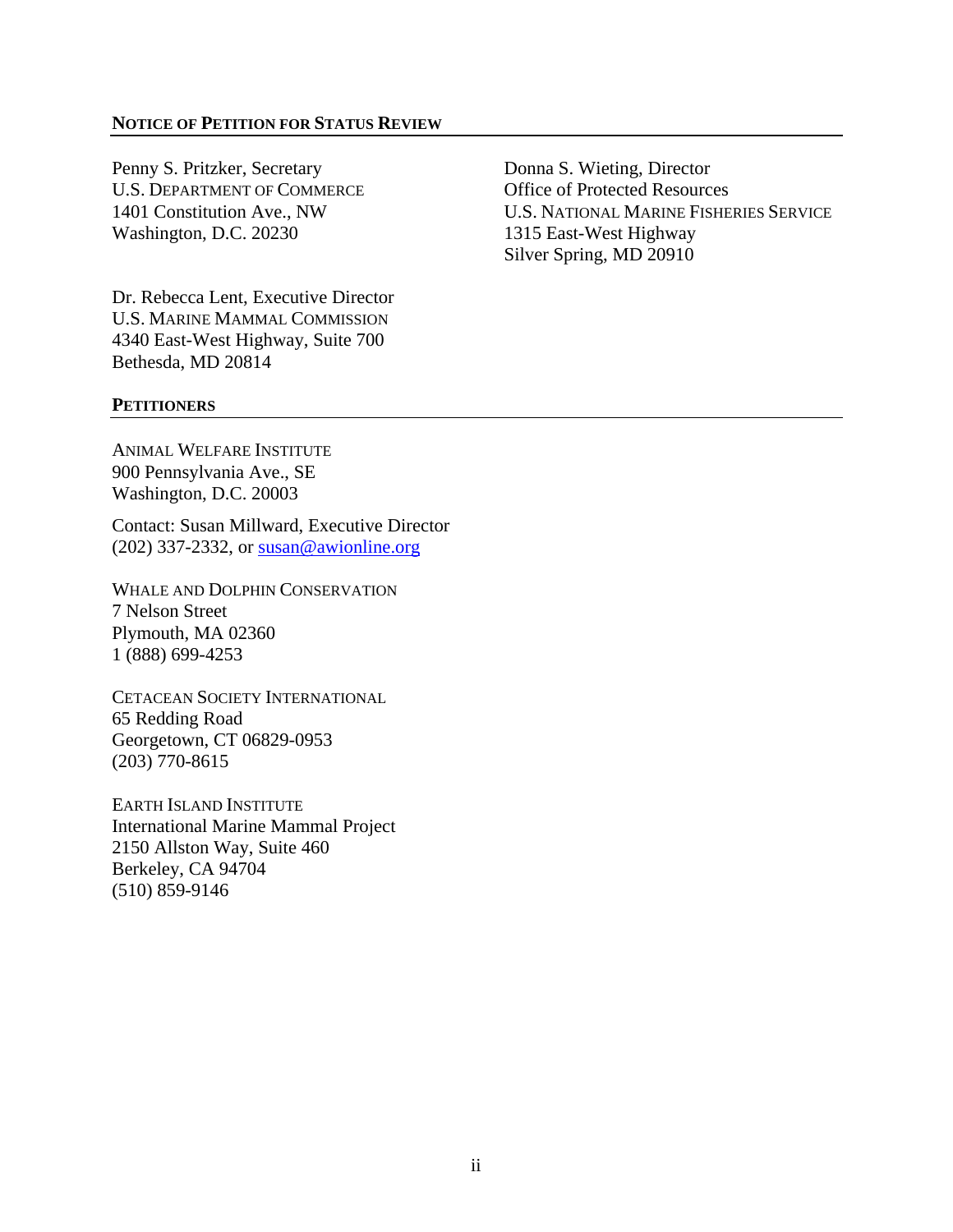# **TABLE OF CONTENTS**

| I.    |                                                                      |                                                                   |  |  |  |  |  |  |  |  |  |
|-------|----------------------------------------------------------------------|-------------------------------------------------------------------|--|--|--|--|--|--|--|--|--|
|       | A.                                                                   |                                                                   |  |  |  |  |  |  |  |  |  |
|       | <b>B.</b>                                                            |                                                                   |  |  |  |  |  |  |  |  |  |
|       | $\mathbf{C}$ .                                                       |                                                                   |  |  |  |  |  |  |  |  |  |
| II.   |                                                                      |                                                                   |  |  |  |  |  |  |  |  |  |
|       | A.                                                                   |                                                                   |  |  |  |  |  |  |  |  |  |
|       | <b>B.</b>                                                            | NMFS's management authority for stocks in foreign waters3         |  |  |  |  |  |  |  |  |  |
|       |                                                                      | 1.                                                                |  |  |  |  |  |  |  |  |  |
|       |                                                                      | Legislative history and depleted designation precedent4<br>2.     |  |  |  |  |  |  |  |  |  |
|       |                                                                      | 3.<br>The benefits and limited burden of a depleted designation 5 |  |  |  |  |  |  |  |  |  |
| III.  |                                                                      |                                                                   |  |  |  |  |  |  |  |  |  |
|       | A.                                                                   |                                                                   |  |  |  |  |  |  |  |  |  |
|       | <b>B.</b>                                                            |                                                                   |  |  |  |  |  |  |  |  |  |
|       | $\mathbf{C}$ .                                                       |                                                                   |  |  |  |  |  |  |  |  |  |
|       | D.                                                                   |                                                                   |  |  |  |  |  |  |  |  |  |
|       | E.                                                                   |                                                                   |  |  |  |  |  |  |  |  |  |
|       | F.                                                                   |                                                                   |  |  |  |  |  |  |  |  |  |
|       | G.                                                                   |                                                                   |  |  |  |  |  |  |  |  |  |
| IV.   |                                                                      | THE SAKHALIN BAY-AMUR RIVER BELUGA WHALES COMPRISE A STOCK10      |  |  |  |  |  |  |  |  |  |
| V.    |                                                                      | THE SAKHALIN BAY-AMUR RIVER BELUGA WHALE STOCK IS DEPLETED 13     |  |  |  |  |  |  |  |  |  |
| VI.   | DECLINE OF AND RISK FACTORS FOR THE SAKHALIN BAY-AMUR RIVER STOCK 15 |                                                                   |  |  |  |  |  |  |  |  |  |
|       | A.                                                                   |                                                                   |  |  |  |  |  |  |  |  |  |
|       | <b>B.</b>                                                            |                                                                   |  |  |  |  |  |  |  |  |  |
|       | C.                                                                   |                                                                   |  |  |  |  |  |  |  |  |  |
|       | D.                                                                   |                                                                   |  |  |  |  |  |  |  |  |  |
|       | E.                                                                   |                                                                   |  |  |  |  |  |  |  |  |  |
|       | F.                                                                   |                                                                   |  |  |  |  |  |  |  |  |  |
|       | G.                                                                   |                                                                   |  |  |  |  |  |  |  |  |  |
| VII.  |                                                                      |                                                                   |  |  |  |  |  |  |  |  |  |
| VIII. |                                                                      |                                                                   |  |  |  |  |  |  |  |  |  |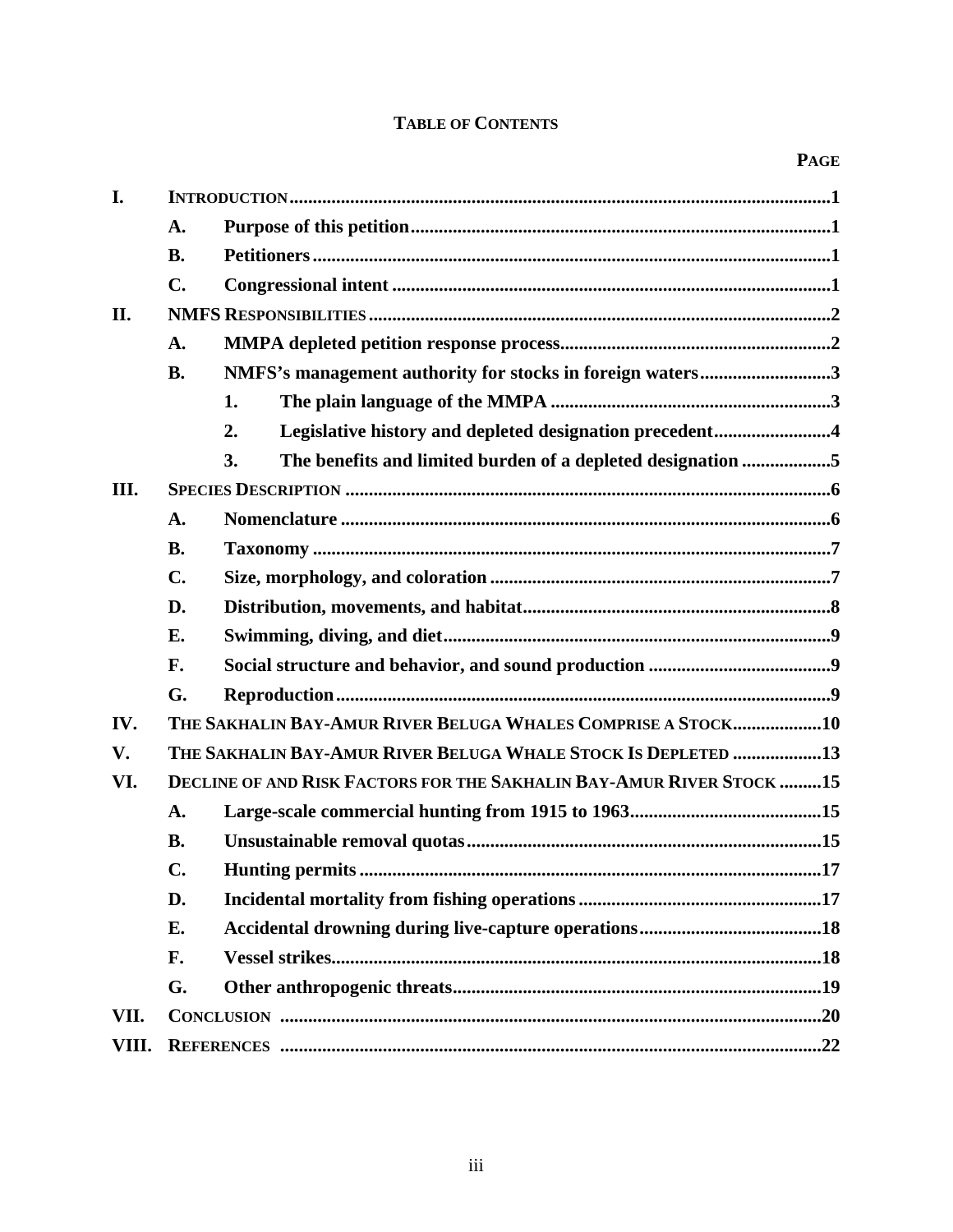# **I. INTRODUCTION**

# **A. Purpose of this petition**

Under § 1383b of the Marine Mammal Protection Act (MMPA), 16 U.S.C. § 1361 et seq., the Animal Welfare Institute (AWI), Whale and Dolphin Conservation (WDC), Cetacean Society International, and Earth Island Institute hereby petition the Secretary of the U.S. Department of Commerce, through the U.S. National Marine Fisheries Service (NMFS), to designate Sakhalin Bay-Amur River beluga whales (*Delphinapterus leucas*) in the Sea of Okhotsk as a "depleted" stock. As described herein, the best scientific information available indicates that these beluga whales constitute a stock that is well below its optimum sustainable population (OSP) and, under the MMPA, qualify for such designation. The evidence also suggests that the stock continues to decline and faces a number of risk factors, providing additional impetus for such designation.

# **B. Petitioners**

The Animal Welfare Institute (AWI) is an international nonprofit organization that, since its founding in 1951, has sought to alleviate the suffering inflicted on animals by people. AWI has worked for decades to safeguard marine species and their habitats. Whale and Dolphin Conservation (WDC) is an international nonprofit organization that is a leading global charity dedicated to the conservation and protection of cetaceans. WDC defends these remarkable creatures against the many threats they face through campaigns, lobbying, advising governments, conservation projects, field research, and rescue. Cetacean Society International is a nonprofit conservation, education, and research organization working on behalf of cetaceans and their marine environment. Earth Island Institute (EII) is a nonprofit, public interest, membership organization that supports projects that create solutions to protect our shared planet. EII's International Marine Mammal Project works globally to protect cetaceans and their habitat.

# **C. Congressional intent**

Congress' "overriding purpose in enacting the MMPA was the protection of marine mammals."<sup>I</sup> The MMPA recognizes that marine mammals are resources of "great international significance, esthetic and recreational as well as economic."<sup>2</sup> Accordingly, Congress indicated that marine mammals "should be protected and encouraged to develop to the greatest extent feasible commensurate with sound policies of resource management and that the primary objective of their management should be to maintain the health and stability of the marine ecosystem."<sup>3</sup> Congress also found that "species and population stocks [of marine mammals] should not be permitted to diminish beyond the point at which they cease to be a significant functioning element in the ecosystem of which they are a part."<sup>4</sup> Consistent with this goal, the

 1 Balelo v. Baldridge, 724 F.2d 753, 756 (9th Cir. 1984).

 $^{2}$  16 U.S.C. § 1361(6).

 $^{3}$  *Id.* 4 *Id.* at § 1361(2).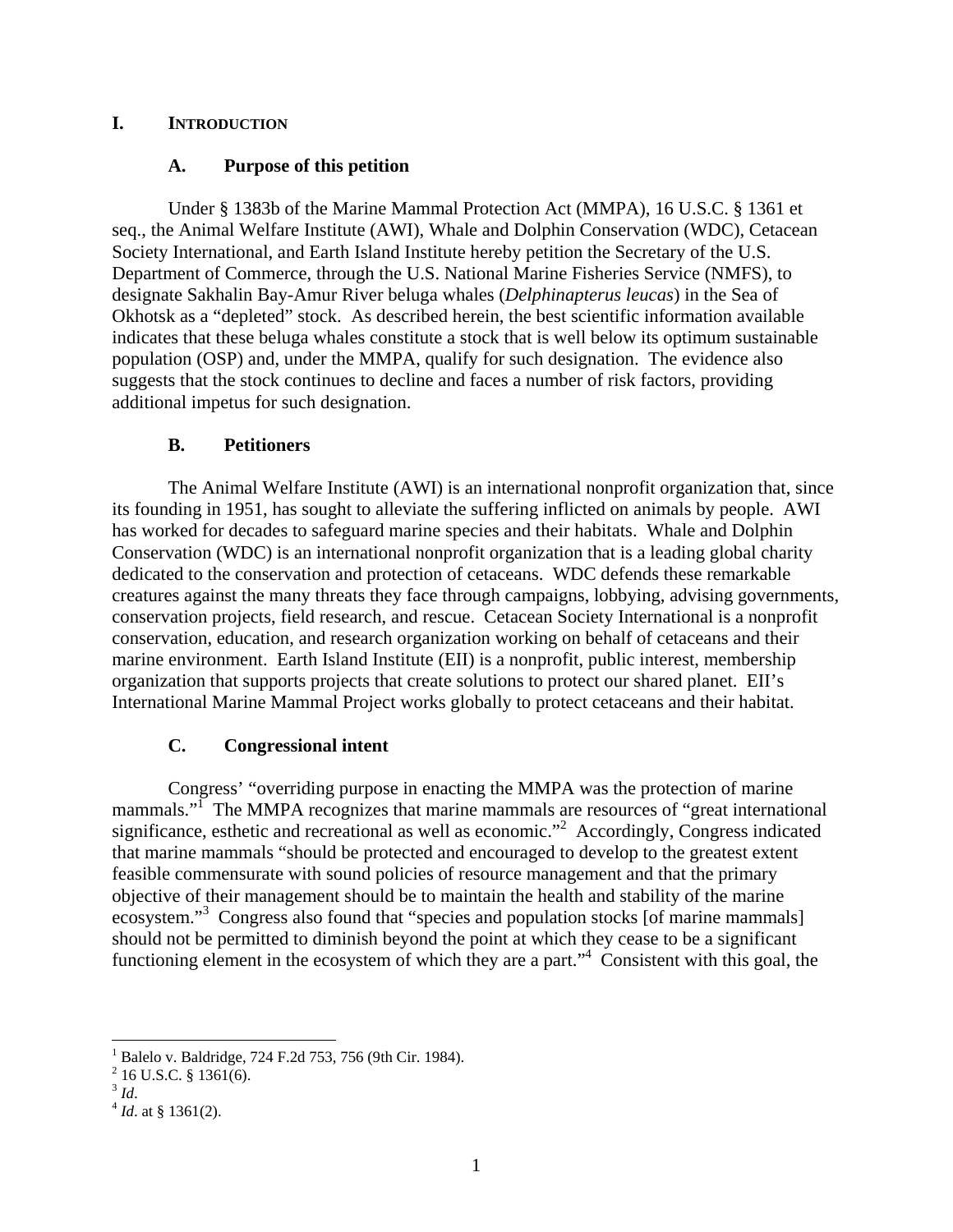MMPA provides that marine mammal species and stocks "should not be permitted to diminish below their optimum sustainable populations."<sup>5</sup>

# **II. NMFS RESPONSIBILITIES**

# **A. MMPA depleted petition response process**

NMFS has jurisdiction over this petition under the MMPA. The MMPA authorizes the NMFS to designate as depleted any marine mammal species or stock that, "after consultation with the Marine Mammal Commission and the Committee of Scientific Advisors on Marine Mammals[, the Secretary] determines [is] below its optimum sustainable population."<sup>6</sup>

The MMPA provides that NMFS "shall make any [depleted] determination . . . *solely* on the basis of the best scientific information available."7 In addition, NMFS is to implement the MMPA based on the precautionary principle, which requires a "conservative bias" in favor of marine mammals.<sup>8</sup> In other words, NMFS must interpret and apply the MMPA for the benefit of marine mammals, "not for the benefit of commercial exploitation."<sup>9</sup>

Submission of this petition sets in motion a specific process that NMFS must follow. Specifically, under  $\S$  1383b(a)(3)(A) of the MMPA:

- **•** NMFS must promptly publish a notice in the Federal Register that it has received the petition and that it is available for public review.
- **•** Within 60 days after receipt of the petition, NMFS must publish a finding in the Federal Register "as to whether the petition presents substantial information indicating that the petitioned action may be warranted. $"^{10}$
- **•** If NMFS makes a positive 60-day finding, then it must promptly initiate a review of the status of the subject marine mammal stock.
- If the status review supports the petitioned action, then—no later than 210 days after receipt of the petition—NMFS must publish in the Federal Register and solicit comments on "a proposed rule as to the status of the . . . stock, along with the reasons underlying the proposed status determination."<sup>11</sup>
- No later than 90 days after the close of the (60 day) comment period on the proposed rule,<sup>12</sup> NMFS "shall issue a final rule on the status of the ... stock involved, along with the reasons for the status determination."

  $^5$  *Id.* 

 $6$  16 U.S.C. § 1362(1)(A).

<sup>&</sup>lt;sup>7</sup> *Id.* at § 1383b(2) (emphasis added). <sup>8</sup> H.R. REP. No. 92-707, at 24 (1971).

<sup>&</sup>lt;sup>9</sup> *Id.* at 22.<br><sup>10</sup> 16 U.S.C. § 1383b(a)(3)(B).

<sup>&</sup>lt;sup>11</sup> *Id.* at § 1383b(a)(3)(D).<br><sup>12</sup> *Id.* at § 1383b(a)(3)(E).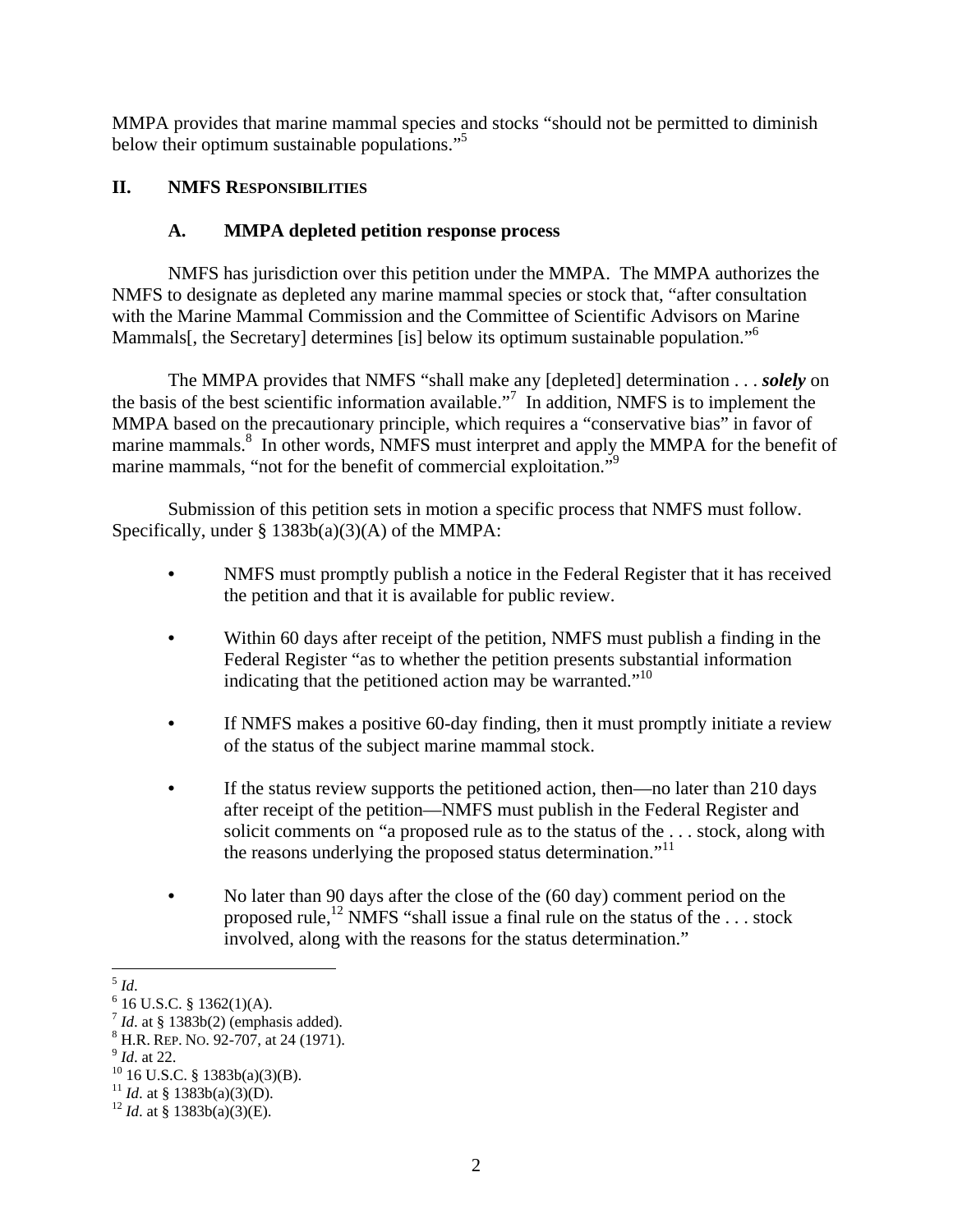#### **B. NMFS's management authority for stocks in foreign waters**

On August 5, 2013, NMFS denied an application for an MMPA permit by Georgia Aquarium, Inc. to import to the United States 18 beluga whales originally captured from the Sakhalin Bay-Amur River stock of beluga whales off the coast of Russia.<sup>13</sup> In its decision memorandum, NMFS stated that "if [it] were to make a [depleted] determination for this stock, the information [the agency] has suggests it would be considered depleted."<sup>14</sup> NMFS stated, however, that because it "does not manage the beluga stocks in the Sea of Okhotsk . . . a designation of 'depleted' would not be made by NMFS."15 As discussed below, NMFS's suggestion that it lacks authority under the MMPA to designate as depleted a foreign stock of marine mammals that it does not directly manage, thereby triggering the MMPA's import prohibition, is contrary to the plain meaning of the MMPA, its implementing regulations, its legislative history, case law, and the precedent set by previous MMPA depleted designations.

#### **1. The plain language of the MMPA**

The plain language of the MMPA states that "[e]xcept pursuant to a permit for scientific research, or for enhancing the survival or recovery of a species or stock . . . it is unlawful *to import* into the United States *any* marine mammal if such mammal was . . . taken from a species or population stock which the *Secretary has . . . designated* as a depleted species or stock."16 As stated above, a depleted stock means "*any* case in which . . . *the Secretary . . . determines* that a species or population stock is below its  $[OSP]$ ."<sup>17</sup> These provisions do not limit the designation of stocks as depleted or the application of the MMPA's import prohibition to domestic stocks that NMFS manages directly. Likewise, nothing in the MMPA's implementing regulations prohibits NMFS from making depleted designations for foreign species or stocks.<sup>18</sup>

Interpreting the MMPA as not providing NMFS authority to designate as depleted stocks of marine mammals occurring in waters outside of U.S. jurisdiction would render meaningless the MMPA's prohibition on importing members of a depleted stock and make it a "dead letter," contrary to a fundamental principle of statutory construction.<sup>19</sup> The ordinary meaning of "importing" a member of a marine mammal stock to the United States involves importing an animal taken or to be taken from a species or population stock that occurs outside U.S. jurisdictional waters. Consistent with this plain meaning, the MMPA's implementing regulations define "import" to mean "bring into . . . or attempt to . . . bring into . . . any place subject to jurisdiction of the United States."<sup>20</sup>

<sup>&</sup>lt;sup>13</sup> NMFS, *Denial Letter & Decision Mem.* (Aug. 5, 2013), *http://www.nmfs.noaa.gov/pr/permits/sci\_res\_pdfs/17324* denial letter final.pdf.

<sup>&</sup>lt;sup>14</sup> *Id.* at 12. <sup>15</sup> *Id.* 16 *Id.* 16 U.S.C. § 1374(b)(3) (emphases added).

<sup>17</sup> *Id*. at § 1361(2)(1)(A) (emphases added). 18 *See generally* 50 C.F.R. pt. 216.

<sup>&</sup>lt;sup>19</sup> See, e.g., Sprietsma v. Mercury Marine, 537 U.S. 51, 63 (2003) (basic principle of statutory construction is that statutes should be construed "so as to avoid rendering superfluous" any statutory language).

<sup>20 50</sup> C.F.R. § 216.3.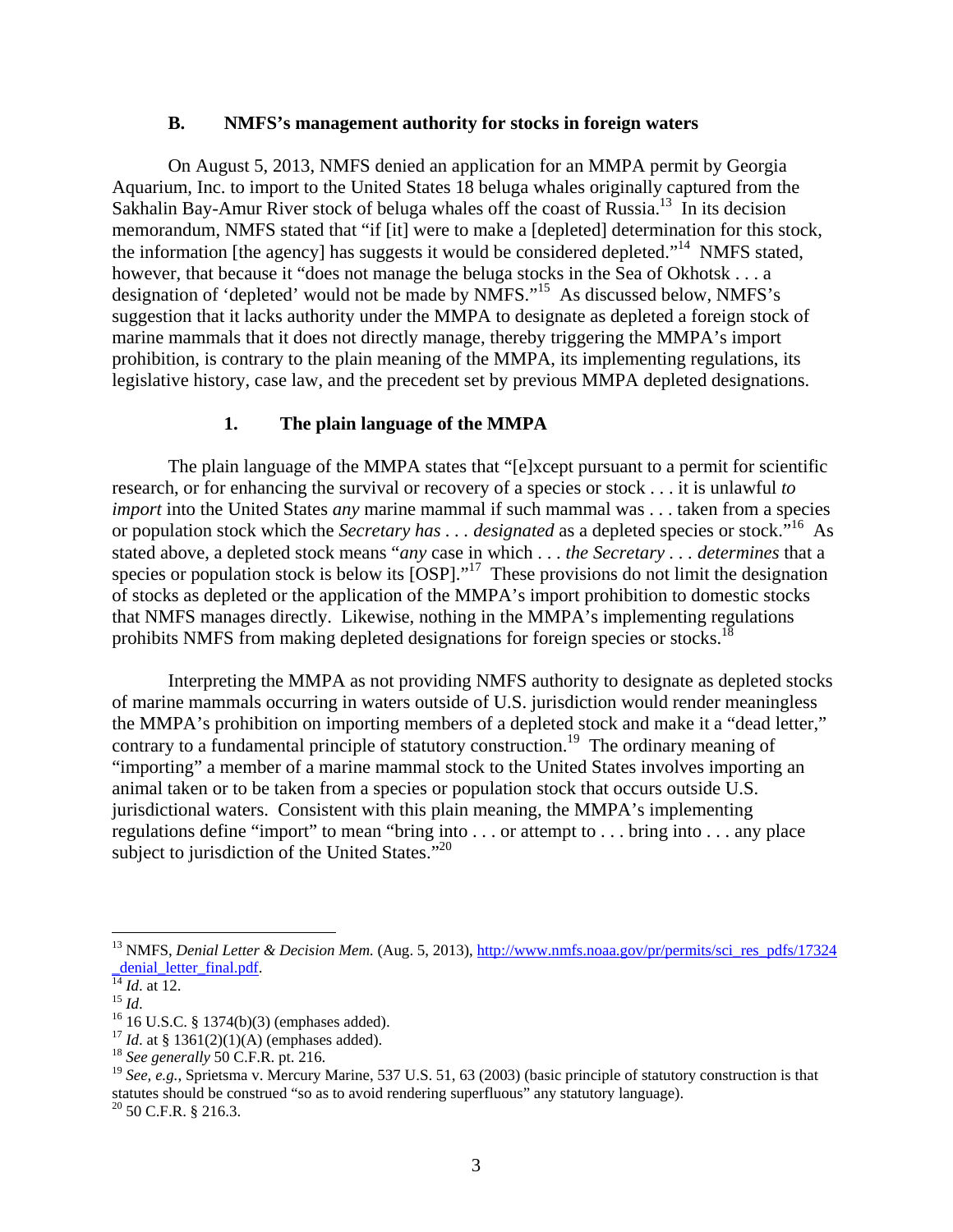Further, under the plain language of the MMPA, "a species or population stock [that] is listed as an endangered species or a threatened species under the Endangered Species Act [ESA],"<sup>21</sup> 16 U.S.C. § 1531 et seq., "automatically becomes designated as depleted under the  $MMPA.$ <sup>22</sup> Consistent with the plain language of this provision, there are several marine mammal species and population stocks that do not occur in U.S. jurisdictional waters, and hence are not managed by NMFS, that are nonetheless designated as depleted as a result of their listing as endangered or threatened species under the ESA.<sup>23</sup> Other foreign species, regulated by the U.S. Fish and Wildlife Service (FWS), that qualify as depleted under the MMPA due to an ESA listing action include the Southern sea otter, the Southwest Alaska Distinct Population Segment of the Northern sea otter, West Indian manatee, and the polar bear. The polar bear ESA listing, for example, included stocks in Canada, Russia, and other countries that are not under the direct management authority of FWS, yet these are depleted stocks under the MMPA.<sup>24</sup>

# **2. Legislative history and depleted designation precedent**

In addition to its plain language, the legislative history of the MMPA confirms that Congress unambiguously intended NMFS to designate as depleted in appropriate circumstances foreign stocks of marine mammals that it does not directly manage as an effective conservation tool. The D.C. Circuit has stated that:

Congress, in enacting the MMPA, established as a matter of law the requisite causal relationship between American importing practices and [foreign countries' marine mammal] practices. The MMPA addresses not only the killing of marine mammals by Americans *but also the importation of them*. This reflects a congressional decision that denial of import privileges *is* an effective method of protecting marine mammals in other parts of the world. This conclusion is supported by the legislative history.<sup>25</sup>

 

S. REP. NO. 92-863, at 11.

 $21$  16 U.S.C. § 1362(1)(C).

<sup>22</sup> Safari Club Int'l v. Jewell, 720 F.3d 354, 362 (D.C. Cir. 2013).

<sup>&</sup>lt;sup>23</sup> The foreign marine mammal species listed under the ESA that are not directly managed by NMFS include the Chinese river dolphin, Indus river dolphin, vaquita, Southern right whale, Guadalupe fur seal, Baltic ringed seal, Okhotsk ringed seal, Ladoga ringed seal, Mediterranean monk seal, Saimaa seal, and a distinct population segment of the Southern spotted seal.

<sup>&</sup>lt;sup>24</sup> See Safari Club, 720 F.3d at 361 (holding that "importation of sport-hunted polar bear trophies from Canada . . . is not an authorized exception [to the MMPA's moratorium] where depleted marine mammals are concerned").<br><sup>25</sup> Animal Welfare Inst. v. Kreps, 561 F.2d 1002, 1009 (D.C. Cir. 1977) (emphasis added) (citing S. REP. No. 92-863 (1972)). The Senate committee considering adoption of the MMPA stated that:

Adoption of [the MMPA] will place the United States in a position of world leadership in protection and conservation of marine mammals. The committee wishes to emphasize the need for international cooperation. Moreover, with sealing in the Antarctic a pending reality, even further communication and cooperation are needed between nations to prevent an increased slaughter of these animals for commercial purposes without a complete understanding of the population dynamics of those animals in that part of the world. It is believed that this legislation can provide a start to assure that future generations will be able to enjoy a world population by all species of marine mammals.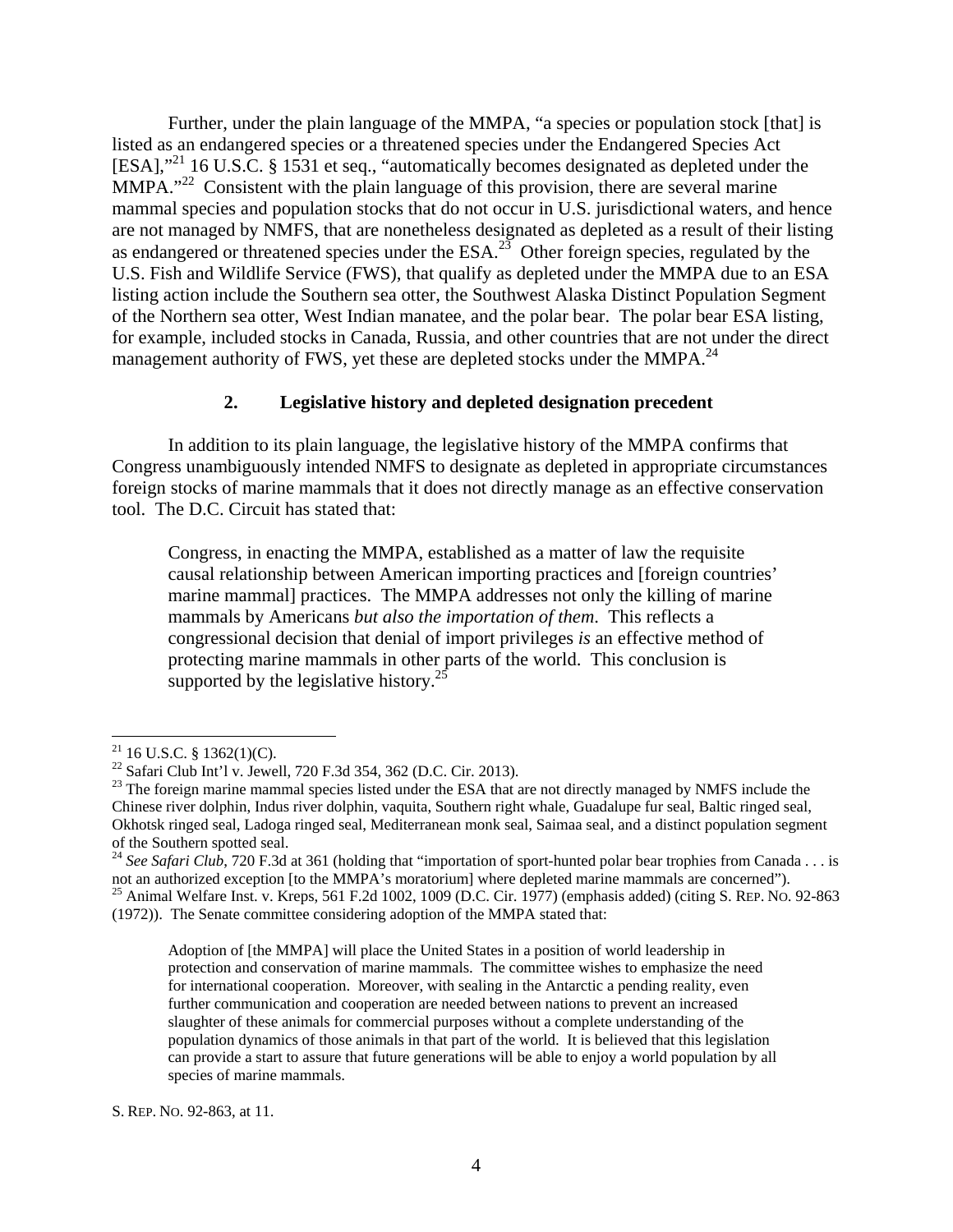Further, the history of MMPA depleted designations reveals that NMFS has exercised its depleted designation authority over foreign marine mammal species or population stocks that it does not manage directly. For example, in 1993, NMFS designated the eastern spinner dolphin (*Stenella longirostris orientalis*) as depleted under the MMPA.26 Although this subspecies may occur in U.S. waters, it is not legally considered to fall under the jurisdiction of the United States. In the final rule designating this subspecies as depleted, the geographic definition of the subspecies' range did not include U.S. jurisdictional waters,  $27$  with the "core range" of the subspecies described as "near the coast of Mexico and Central America, extending about 1,000 [kilometers] offshore."<sup>28</sup> In addition, although the MMPA requires the preparation of stock assessments for "each marine mammal stock which occurs in waters under the jurisdiction of the United States,"29 NMFS has not prepared a stock assessment for the eastern spinner dolphin, indicating that it considers this a wholly foreign subspecies.<sup>30</sup> Indeed, on NMFS's map documenting the distribution of spinner dolphins, there is no subspecies or stock designated as ranging into the waters of the Pacific Ocean under the jurisdiction of the United States; the spinner dolphin that occurs in U.S. waters of the Atlantic Ocean is *Stenella longirostris*. 31 Thus, NMFS designated the eastern spinner dolphin stock as depleted under the MMPA, notwithstanding the fact that the agency has treated the stock as a foreign stock.<sup>32</sup> Likewise, NMFS has also treated the northeastern stock of offshore spotted dolphins, designated as depleted in 1993, as a foreign stock.<sup>33</sup>

#### **3. The benefits and limited burden of a depleted designation**

The Russian Federation's management authority, the Federal Agency for Fishery, has direct responsibility for managing the Sakhalin Bay-Amur River beluga whale stock. Nonetheless, the broad intent of the MMPA is to protect marine mammals, to maintain the health and stability of marine ecosystems, and to prevent marine mammals from declining below their OSP. Among other things, a designation by NMFS of any marine mammal species or population stock as depleted triggers the MMPA's import prohibition, thereby providing a powerful tool to accomplish these objectives. In addition, NMFS's designation of the Sakhalin Bay-Amur River stock as depleted would: (1) signify U.S. government concern regarding the stock's status; (2)

 $26$  50 C.F.R. § 216.15(e).

 $27$  Final Rule Designating Eastern Spinner Dolphin as Depleted, 58 Fed. Reg. 45,066, 45,066 (Aug. 26, 1993) (defining range of subspecies as "a large triangular region, with the northern point of the triangle off the coast of Baja California . . . , the southern point just south of the equator off the coast of Peru, and the offshore point at about 12 degrees N. lat., 135 degrees W. long").

<sup>28</sup> *Id*. at 45,066.

 $^{29}$  16 U.S.C. § 1386(a).

<sup>&</sup>lt;sup>30</sup> Conversely, NMFS has prepared stock assessments for other spinner dolphin subspecies or population stocks that are located in U.S. waters, including the American Samoa stock, the Hawaiian Islands stock complex, the Northern Gulf of Mexico stock, and the Western Atlantic stock. *See Marine Mammal Stock Assessment Reps. by Species/Stock*, NMFS (Jan. 22, 2014), http://www.nmfs.noaa.gov/pr/sars/species.htm.

*See Spinner Dolphin Range*, NMFS (last visited Jan. 22, 2014), http://www.nmfs.noaa.gov/pr/pdfs/rangemaps/ spinnerdolphin.pdf.<br><sup>32</sup> Notably, just as NMFS identified the U.S. tuna industry as a threat to the eastern spinner dolphin in its decision

designating the stock as depleted, *see* 58 Fed. Reg. 58,285, 58,296, 58,289 (Nov. 1, 1993), the U.S. aquaria industry is a threat to the Sakhalin Bay-Amur River stock of beluga whales given its interest in importing beluga whales captured from this stock for public display.

<sup>&</sup>lt;sup>33</sup> Final Rule Designating Northeastern Offshore Spotted Dolphin as Depleted, 58 Fed. Reg. 58,285, 58,296 (Nov. 1, 1993).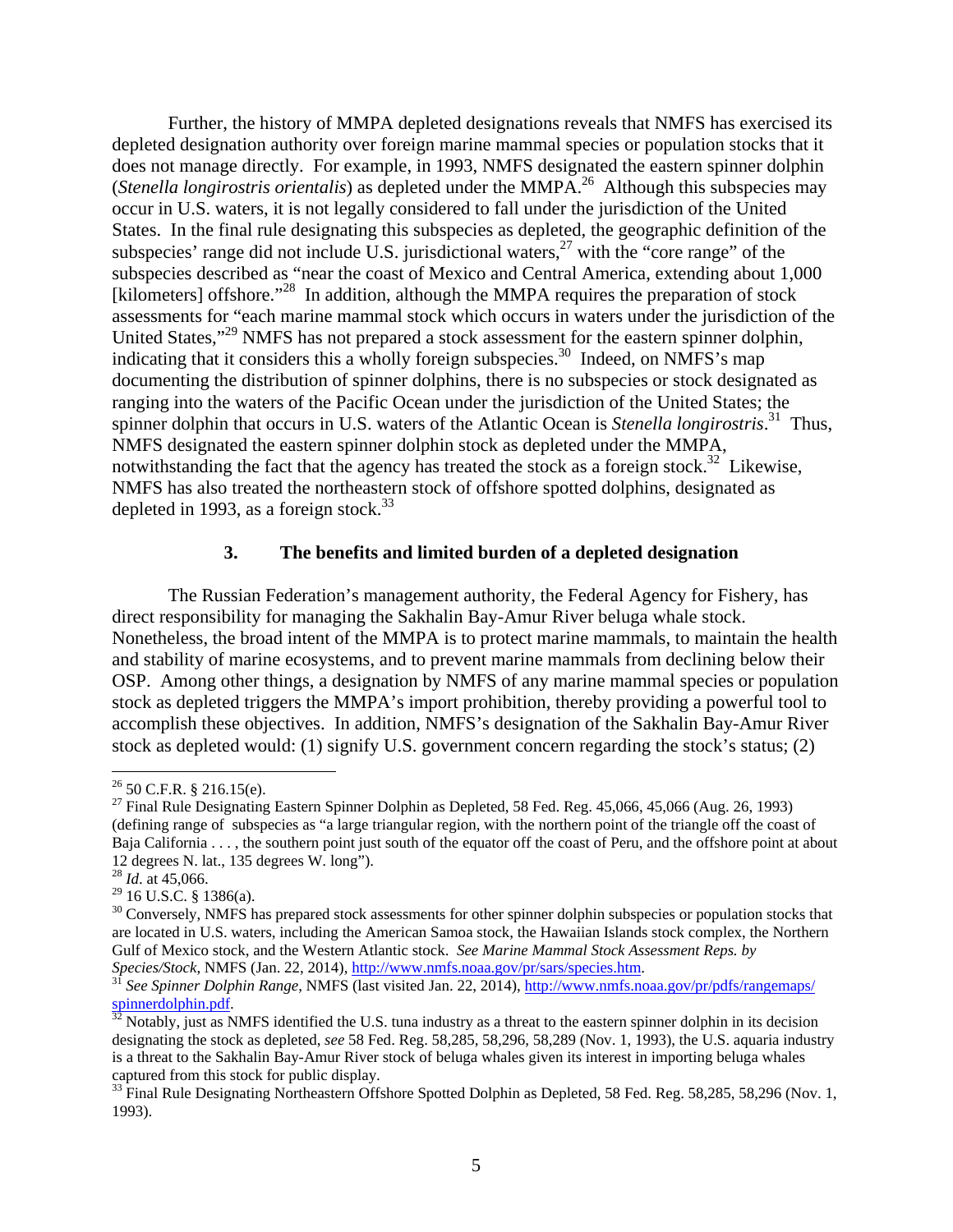facilitate efforts by NMFS to prevent those persons under the jurisdiction of the United States from contributing to further decline of the stock; (3) raise the profile of the remote Sea of Okhotsk stocks globally; and (4) promote increased efforts and funding by U.S., Russian, and other international entities, such as the International Whaling Commission (IWC) and the International Union for Conservation of Nature's (IUCN) Cetacean Specialist Group, to study and protect this stock of beluga whales and its habitat.

Finally, designation of this stock as depleted does not impose an unmanageable burden on NMFS. Although the MMPA requires NMFS to prepare conservation plans for species designated as depleted under the MMPA, the Act provides flexibility in that it does not require preparation of such plans where NMFS "determines that it will not promote the conservation of the species or stock."<sup>34</sup> Thus, if NMFS designated the Sakhalin Bay-Amur River beluga whales as depleted, it could decide, as it has decided in other cases, that preparation of a conservation plan is not appropriate for a foreign species that NMFS does not directly manage.<sup>35</sup> Likewise, as noted above for the eastern spinner dolphin and northeastern offshore spotted dolphin, the MMPA requires the preparation of stock assessments only for those stocks that occurs in waters under the jurisdiction of the United States.<sup>36</sup>

Therefore, unquestionably, based on the plain meaning of the MMPA, its implementing regulations, its legislative history, case law, and the precedent set by past MMPA depleted designations, NMFS has authority to designate as depleted the Sakhalin Bay-Amur River stock of beluga whales—a foreign stock of marine mammals that it does not directly manage. Such a designation would trigger the MMPA's import prohibition, an important tool designed by Congress to promote marine mammal conservation.

### **III. SPECIES DESCRIPTION**

#### **A. Nomenclature**

The word "beluga" comes from the Russian word "beloye," meaning "white."<sup>37</sup> Beluga whales are also known as "white whales."<sup>38</sup> The Latin name for the beluga whale,

 $34$  16 U.S.C. § 1383b(b)(C).

 $35$  For example, in the final rule designating the eastern spinner dolphin as depleted, NMFS stated that:

In summary, U.S. and international efforts to reduce dolphin mortality in the purse-seine fishery for tuna, and promote dolphin conservation, have been, or are being, implemented. These protective measures are considered adequate to protect the species from further declines within the foreseeable future, and NMFS therefore determines that a conservation plan would not further promote the conservation of the species. As a result, NMFS does not plan to prepare a conservation plan at this time.

<sup>58</sup> Fed. Reg. at 45,070; *accord* 58 Fed. Reg. at 58,296 ("NMFS does not plan to develop a conservation plan for the northeastern spotted dolphin stock at this time because it would not further promote the conservation of the species.").

 $36$  16 U.S.C. § 1386(a).

<sup>37</sup> Gregory M. O'Corry-Crowe, *Beluga Whale (Delphinapterus leucas)*, *in* ENCYCLOPEDIA OF MARINE MAMMALS 108 (2d ed. 2008).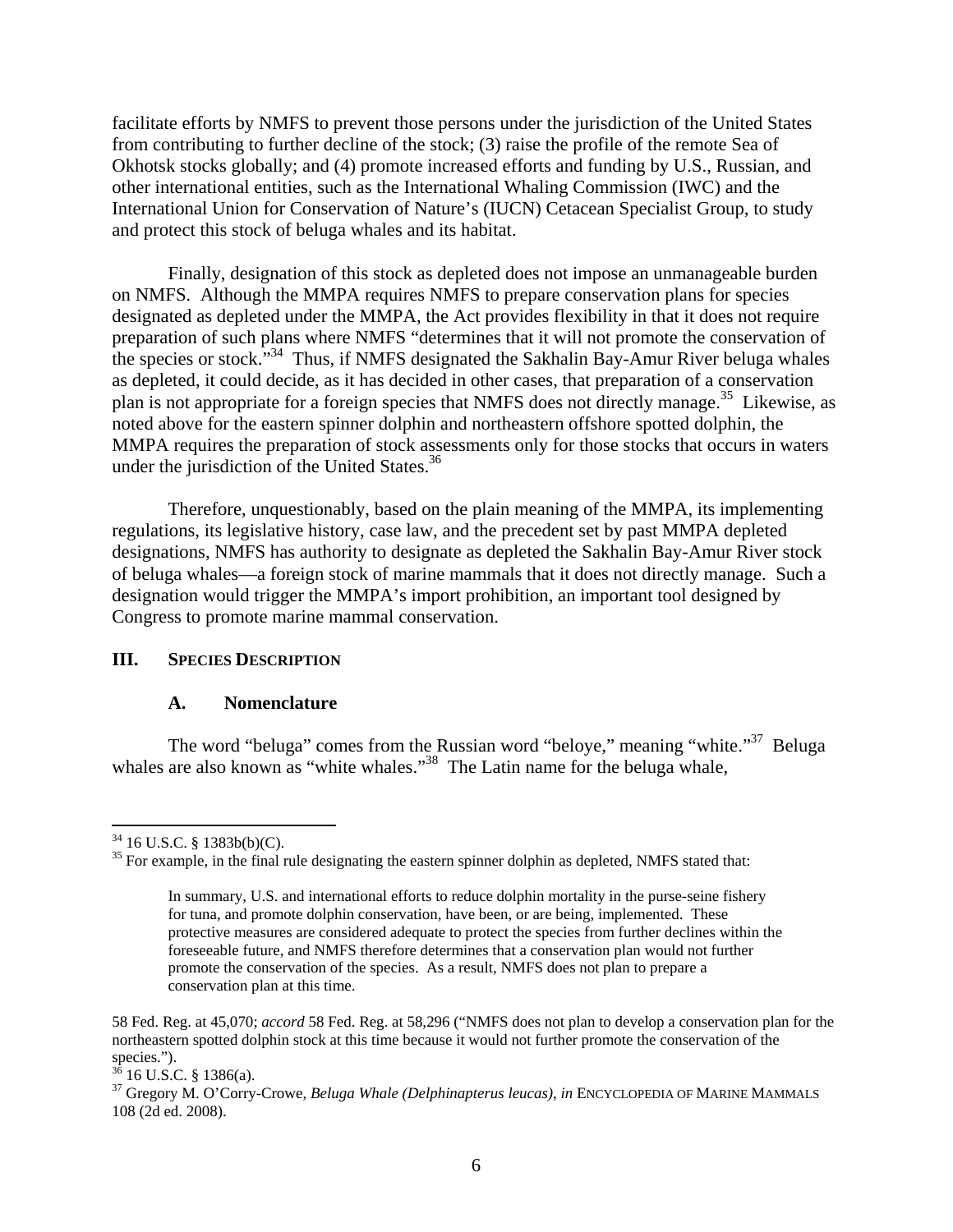*Delphinapterus leucas*, means "white dolphin without a wing,"<sup>39</sup> a reference to the species' lack of a dorsal fin.

# **B. Taxonomy**

Beluga whales are one of two living species of the family Monodontidae, the other being the narwhal.40 The family name "Monodontidae" comes from Greek words meaning "one" and "tooth," but beluga whales generally have eight or nine pairs of "peg-like teeth in each jaw."<sup>41</sup> Beluga whales are sometimes confused with narwhals, but "the blotchy grey color of narwhals, and the tusks of males of this species, should permit proper identification in most situations."<sup>42</sup> Both monodontids are still hunted for their meat and other parts including their skin, which is considered a delicacy in Arctic communities.<sup>43</sup>

# **C. Size, morphology, and coloration**

Beluga whales can grow to be 5.5 m (18 feet) in length and a weight of 1500 kg (3,300 pounds).<sup>44</sup> Their maximum estimated age is approximately sixty years.<sup>45</sup> Their coloration is one of the many physical characteristics that distinguish them from other cetaceans, including narwhals. Young beluga whales are born a grey-cream color, which then changes to dark brown or blue-grey.<sup>46</sup> They lighten as they age, eventually becoming completely white, except for "dark pigment on the dorsal ridge and along the edges of the flukes and flippers."47 The white color, which so distinguishes these whales, is reached in females at about seven years and in males at about nine years.<sup>48</sup> Each summer, beluga whales undergo a molting process at which point their white color is "regenerated."<sup>49</sup> Their white color may be an adaptation to life in the Arctic that allows them to blend into their environment, camouflaging them from polar bears and killer whales, their major predators. $50<sup>50</sup>$ 

Beluga whales have a fat layer that "extends over much of their body except for their head."<sup>51</sup> The layer can be up to 15 cm thick and may account for up to 40 percent of their body weight.<sup>52</sup> The fat acts as insulation, which is important considering a beluga whale's habitat may

 38 Boris Culik, *Odontocetes, The Toothed Whales:* "*Delphinapterus leucas*" (U.N. ENVT. PROGRAMME/CONVENTION ON MIGRATORY SPECIES, 2010); Randall R. Reeves, et al., *Beluga*, *in* GUIDE TO MARINE MAMMALS OF THE WORLD 318 (1st ed. 2002).<br><sup>39</sup> See, e.g., THE N. ATLANTIC MARINE MAMMAL COMM'N, *Beluga – White Whale* (last visited Feb. 7, 2014).

<sup>&</sup>lt;sup>40</sup> Reeves et al., *supra* note 38, at 316.<br><sup>41</sup> Id.<br><sup>42</sup> Thomas A. Jefferson et al., *Delphinapterus leucas*, *in* MARINE MAMMALS OF THE WORLD 76, 77 (1993).<br><sup>43</sup> Reeves et al., *supra* note 38, at 317.<br><sup>44</sup> O'Corry-Cro

<sup>45</sup> *See* R.E.A. Stewart et al., *Bomb Radiocarbon Dating Calibrates Beluga (Delphinapterus leucas) Age Estimates*, 84 CANADIAN J. OF ZOOLOGY 1840, 1840 (2007). 46 Culik, *supra* note 38. 47 Reeves et al., *supra* note 38. 48 Culik, *supra* note 38.

<sup>49</sup> Whitney R. Friedman, *Envtl. Adaptations of the Beluga Whale* (*Delphinapterus leucas*), 143 COGNITIVE SCIENCE  $\frac{1}{50}$ , 3 (2006).<br> $\frac{1}{4}$ 

 $\frac{51}{52}$  *Id.*  $\frac{52}{1}$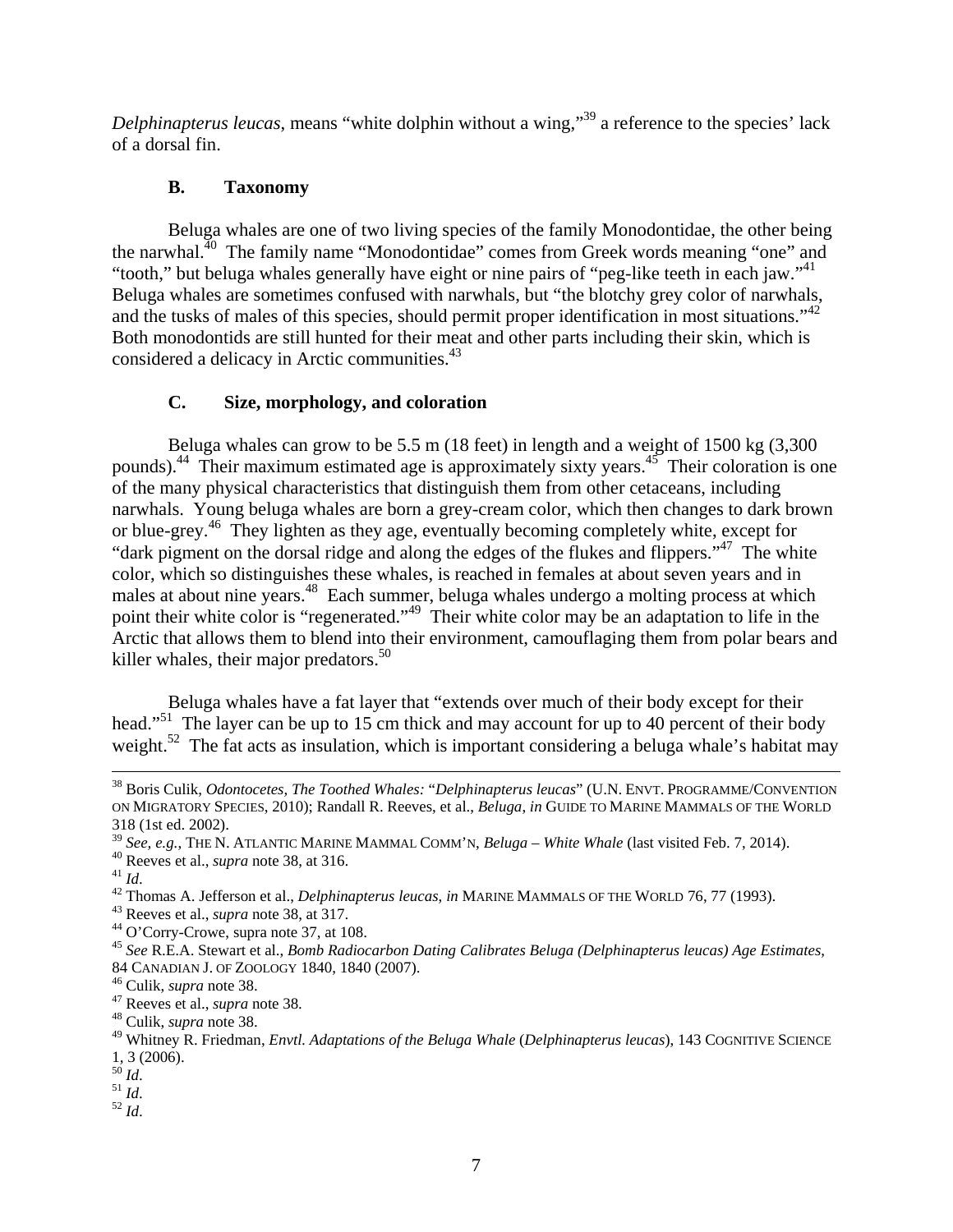include waters varying from 0 to 18 degrees Celsius.<sup>53</sup> Unusual among cetaceans, beluga whales have seven unfused cervical vertebrae. This feature contributes to the marked mobility of their necks, which, in turn, enhances their visual signaling, assists in "pursuit of prey and predator evasion," and aids in maneuverability.<sup>54</sup> All other cetaceans except rorquals, some river dolphins, and the narwhal have fused neck vertebrae.<sup>55</sup> Beluga whales lack a dorsal fin, but instead have a tough dorsal ridge, which the whales use to break through ice up to 8 cm thick.<sup>56</sup> The lack of a dorsal fin is an important adaptation, given that "satellite tracking has indicated belugas moving up to 700 km into areas in which ice coverage exceeds 90% of the surface."<sup>57</sup>

Finally, beluga whales have a protruding, "bulbous" forehead, which is created by the organ known as the "melon."58 They can alter the shape of their melons, presumably by moving air through various sinuses or using peripheral muscles.<sup>59</sup> The melon is used in sound production<sup>60</sup> and, by changing the shape of its melon, a beluga can create "a more focused and variable sonar output."<sup>61</sup>

## **D. Distribution, movements, and habitat**

The beluga whale is a circumpolar species found in the cold waters of the northern hemisphere, specifically the coastal waters of Canada, Alaska, Russia, Norway, and Greenland.<sup>62</sup> Although some beluga whales remain in the same general area year-round,<sup>63</sup> others are known to migrate seasonally; $64$  the movements of these latter beluga whales often coincide with the forming and drifting of sea ice.<sup>65</sup> These migrating beluga whales spend the winter months in shallow or coastal areas with light or highly mobile ice cover, with some populations described as "Arctic populations or Sub-Arctic populations."66 In the summer months, the whales are typically found congregating in shallow, warm water, but are occasionally found in deeper offshore waters and may enter estuaries and move upstream into rivers.<sup>67</sup> Beluga whales "exhibit a high degree of philopatry, or fidelity to a site, and individuals (females in particular) tend to return, year after year, to feed in the estuary visited by their mother in the year of their birth." $68$ 

<sup>&</sup>lt;sup>53</sup> *Id.*; Reeves et al., *supra* note 38, at 318.<br><sup>55</sup> Friedman, *supra* note 49, at 3.<br><sup>57</sup> *Id.* at 2.<br><sup>58</sup> Reeves et al., *supra* note 38, at 318.<br><sup>59</sup> *Id.*; Friedman, *supra* note 49, at 3, 4.

<sup>&</sup>lt;sup>60</sup> O'Corry-Crowe, supra note 37, at 120.<br><sup>61</sup> Friedman, *supra* note 49, at 3, 4.

<sup>61</sup> Friedman, *supra* note 49, at 3, 4. 62 *Id*.; *see also* I. G. Meschersky et al., *Molecular Genetic Study of the Beluga* (*Delphinapterus leucas*: *Cetacea, Monodontidea*) *Summering in the Southern Sea of Okhotsk as Compared to North American Populations*, 44

RUSSIAN J. OF GENETICS 1105, 1105 (2008).<br><sup>63</sup> INT'L UNION FOR CONSERVATION OF NATURE, *Delphinapterus leucas (Beluga, White Whale)* (last visited Feb. 7, 2014), http://www.iucnredlist.org/details/6335/0.

<sup>&</sup>lt;sup>64</sup> Olga V. Shpak et al., *Seasonal Migrations of Sea of Okhotsk Beluga Whales (Delphinapterus leucas) of the Sakhalin-Amur Summer Aggregation*, 36 RUSSIAN J. MARINE BIOLOGY 56, 58 (2010). 65 *Id.* at 58. 66 IUCN, supra note 63.

<sup>67</sup> Shpak et al., *supra* note 64; IUCN, supra note 63. 68 Reeves et al., *supra* note 38, at 319.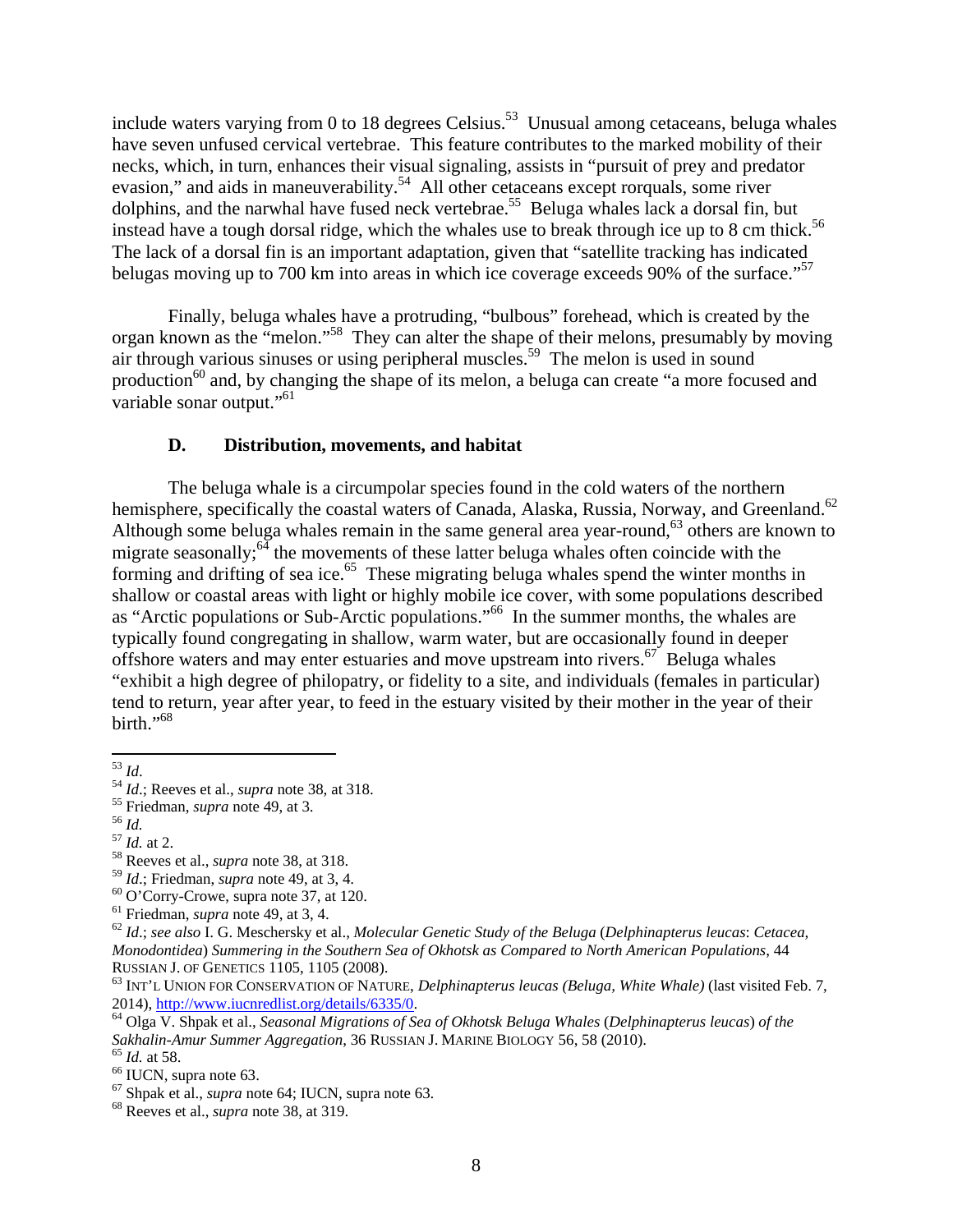### **E. Swimming, diving, and diet**

Beluga whales generally swim an average of 6–9 kilometers per hour.<sup>69</sup> They are known to be capable of deep dives.<sup>70</sup> Their normal deep dives can last  $12-20$  minutes, although  $25$ minute dives have been recorded.<sup>71</sup> Their dives can reach depths of 800 meters.<sup>72</sup> Such dives are used to obtain prey. The beluga whale diet varies depending on location and season,  $73$  and includes a wide variety of fish, cephalopods such as squid and octopi, crustaceans, marine worms, and large zooplankton.<sup>74</sup>

## **F. Social structure and behavior, and sound production**

Beluga whales are extremely social animals.<sup>75</sup> Although the population structure of beluga whales is not completely understood,<sup>76</sup> they live in close-knit pods that often are segregated by age and  $\sec^7$ . A pod usually consists of fifteen or fewer whales, but aggregations of hundreds to thousands have been observed.<sup>78</sup>

Beluga whales use sound for a variety of purposes. They are considered the most voluble of all cetaceans and are referred to as "canaries of the sea" because of their rich vocal repertoire.<sup>79</sup> They "can propagate at least fifty different identifiable calls" of tonal and pulsed nature, which they use in various social situations.<sup>80</sup> "[O]n the whole, variable tonal signals and the greater part of the pulsed-tonal signals are used for short-range communication, while stereotypical tonal signals [are used] for long-range communication.<sup>81</sup>

## **G. Reproduction**

Beluga whales are presumed to mate in the spring, $82$  and their gestation period is thought to be 14 to 14.5 months.<sup>83</sup> They "have complex parental behavior and long periods of contact between a mother and child."<sup>84</sup> Beluga young are nursed for at least two years, but the close contact between mother and offspring continues past that point, possibly for a considerable period.<sup>85</sup> The calving interval for beluga whales averages three years.<sup>86</sup>

<sup>&</sup>lt;sup>69</sup> Jefferson et al., *supra* note 42; Friedman, *supra* note 49, at 2.<br><sup>70</sup> Reeves et al., *supra* note 38, at 317.<br><sup>71</sup> Friedman, *supra* note 49, at 2.<br><sup>72</sup> IUCN, supra note 63.<br><sup>73</sup> Culik, *supra* note 38.

<sup>&</sup>lt;sup>74</sup> IUCN, supra note 63; Reeves et al., *supra* note 38, at 321.<br><sup>75</sup> Reeves et al., *supra* note 38, at 320.<br><sup>76</sup> Shpak et al., *supra* note 64.

<sup>&</sup>lt;sup>77</sup> Reeves et al., *supra* note 38, at 320; Culik, *supra* note 38.<br><sup>78</sup> Culik, *supra* note 38; Friedman, *supra* note 49, at 1, 2.<br><sup>79</sup> Friedman, *supra* note 49, at 2; E. M. Panova et al., *The Relationship Between th Underwater Vocalization of the Beluga Whale (Delphinapterus leucas)*, 52 OCEANOLOGY 79, 79 (2012).<br><sup>80</sup> Panova et al., supra note 79; Friedman, *supra* note 49, at 2.<br><sup>81</sup> Panova et al., supra note 79, at 86.<br><sup>82</sup> Shpak

<sup>83</sup> O'Corry-Crowe, supra note 37, at 111.

<sup>84</sup> V. M. Bel'kovitch & M. N. Sh'ekotov, *The Belukha Whale: Natural Behavior and Bioacoustics* 84 (J. Christopher Haney & Cheri Recchia eds., Marina A. Svanidze trans., WOODS HOLE OCEANOGRAPHIC INST. 1993). 85 Reeves et al., *supra* note 38, at 321; Bel'kovitch & Sh'ekotov, *supra* note 84, at 84.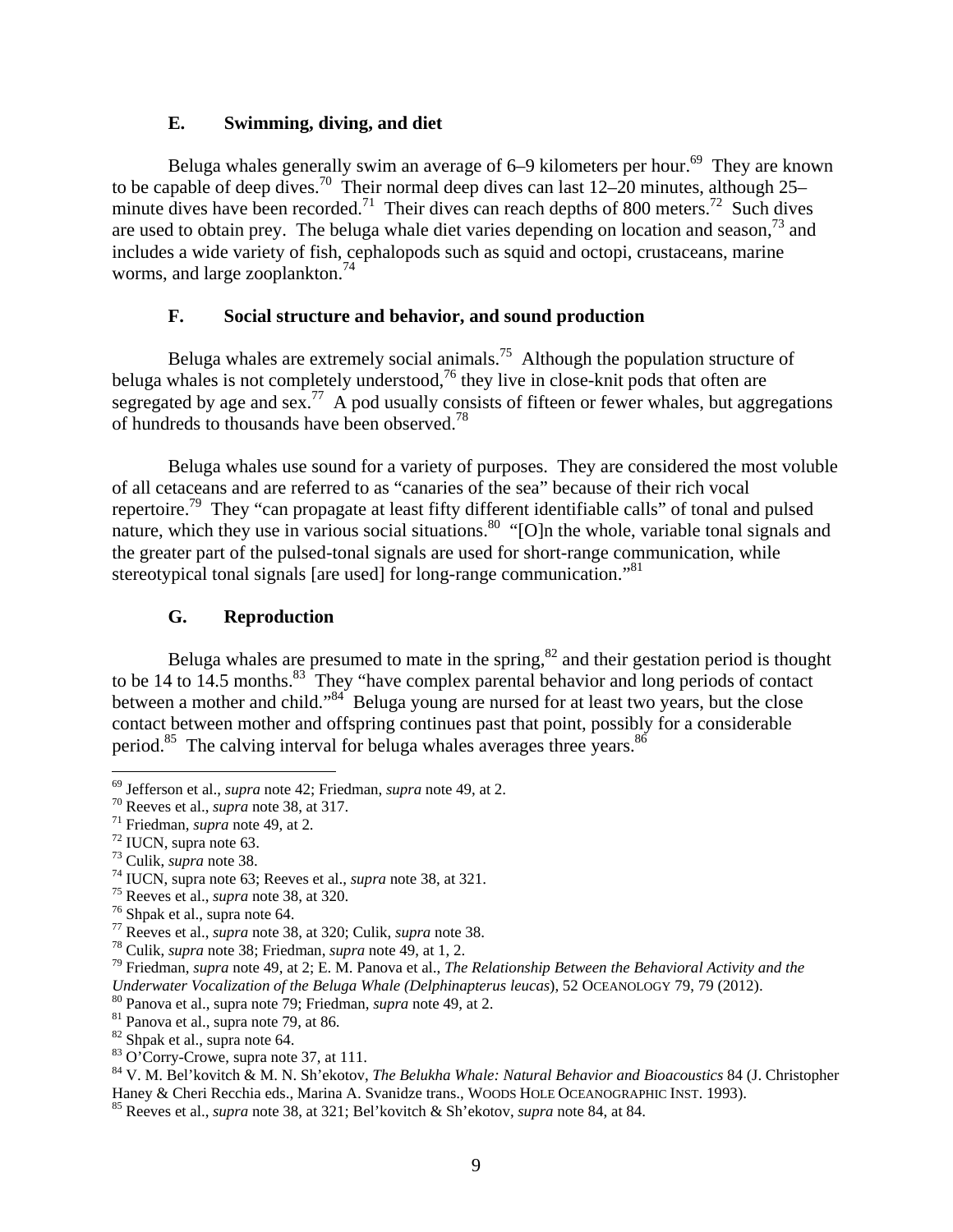## **IV. THE SAKHALIN BAY-AMUR RIVER BELUGA WHALES COMPRISE A STOCK**

In evaluating this petition, NMFS must address two major questions. The first, addressed in this part of the petition, is whether the beluga whales in the Sakhalin Bay-Amur River area comprise a manageable stock under the MMPA. Genetic and satellite tag tracking data indicate the existence of at least two distinct beluga whale populations in the Sea of Okhotsk: one in the northeastern region and the other in the western region.<sup>87</sup> *See* Fig. 1. In addition, as discussed below, the best available scientific evidence suggests that beluga whales in the western region of the Sea of Okhotsk comprise, and should be managed as, more than one stock.

The MMPA defines a "population stock" and "stock" to mean a "group of marine mammals of the same species or smaller taxa in common spatial arrangement, that interbreed when mature."<sup>88</sup> Separate stocks of the same species may interbreed, but this is possible only if their ranges overlap during the breeding season for the species. There are a variety of ways to define the boundaries of a marine mammal stock. The stock structure of beluga whales has been defined based on the consideration of "distribution and migration patterns, morphology, contaminants, population trends, and genetics."89

For beluga whales in the western region of the Sea of Okhotsk, evidence of distinct matrilineal lines, separate summer birthing and feeding distributions, and high site fidelity, all indicate that this region supports more than one stock of beluga whales. Shpak et al. (2010) recognized two aggregations in this region: "(1) in the area of Amur Firth and Sakhalin Bay (Sakhalin-Amur aggregation) [and] (2) in the bays of the Shantar Sea (i.e., Tugursky, Udskaya, Nikolaya, and Ulbansky Bays) (Shantar aggregation)."90 *See* Fig. 1. In a separate assessment, the IUCN also recognized (as its preferred hypothesis) the existence of a distinct Sakhalin Bay-Amur River stock.<sup>91</sup> Similarly, in 1999, the International Whaling Commission Scientific Committee recognized the Sakhalin Bay-Amur River beluga whales as a separate stock.<sup>92</sup> Furthermore, in 2013, the IWC Scientific Committee recommended separate management of at least four aggregations of beluga whales in the western region (i.e., Sakhalin Bay-Amur River, Tugursky Bay, Ulbansky Bay, and Udskaya Bay).<sup>93</sup> The IWC Scientific Committee did so based

<sup>&</sup>lt;sup>86</sup> Reeves et al., *supra* note 38, at 321.<br><sup>87</sup> Olga V. Shpak & Dmitri Glazov, *Review of the Recent Scientific Data on the Okhotsk Sea White Whale (Delphinapterus leucas) Population Structure and Its Application to Management*, J. CETACEAN RES. MGMT, INT'L WHALING COMM'N SCI. COMM. 65th Annual Mtg. 2013, at 3. <sup>88</sup> 16 U.S.C. § 1362(11).

<sup>89</sup> Gregory M. O'Corry-Crowe & L.F. Lowry, *A Review of the Status and Stock Structure of Beluga Whales,*  Delphinapterus leucas, INT'L WHALING COMM'N SCI. COMM. 51st Annual Mtg. 1999, at 2.

<sup>90</sup> Shpak et al., *supra* note 64, at 56; *accord* Shpak & Glazov, *supra* note 87, at 3.

<sup>91</sup> Randall R. Reeves et al. *Sustainability Assessment of Beluga (*Delphinapterus leucas*) Live-capture Removals in the Sakhalin-Amur Region, Okhotsk Sea, Russia* 3–4, 11–12 (Occasional Paper of the IUCN Species Survival Comm'n No. 44 2011).

 $^{92}$  Int'l Whaling Comm'n, Rep. of the 1999 Scientific Comm. Annual Mtg. 41 (2000) [hereinafter 1999 IWC SCIENTIFIC COMM. REP.].

<sup>93</sup> INT'L WHALING COMM'N, REP. OF THE 2013 SCIENTIFIC COMM. ANNUAL MTG. 63 (2013) [hereinafter 2013 IWC SCIENTIFIC COMM. REP.].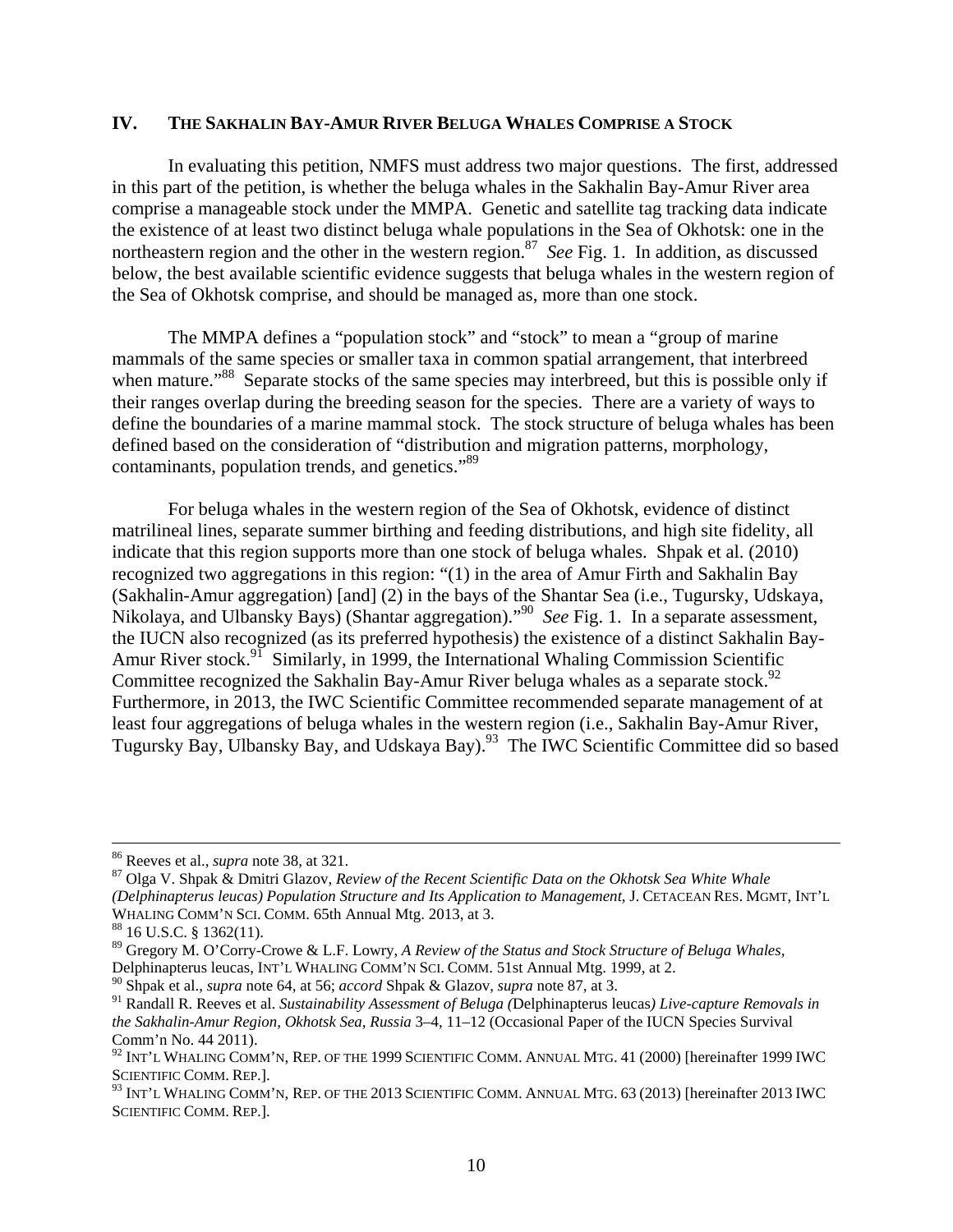on more recent genetic data (nuclear and mitochondrial) and evidence of the pronounced philopatry of Sakhalin Bay-Amur River and Shantar beluga whale stocks.<sup>94</sup>

**Figure 1.** The Sea of Okhotsk, with: (1) Shantar area, and (2) Sakhalin Bay-Amur River area. Fishing subzone borders are marked with blue lines, while darker, shaded textures indicate subzone areas in the northeastern and western regions of the Sea of Okhotsk.<sup>95</sup>



Genetic information provides the strongest evidence of stock separation in the western Okhotsk region. In this case, the best genetic data available indicates a distinction between the Sakhalin Bay-Amur River beluga whales and the beluga whales occupying the western bays in the Shantar Sea.<sup>96</sup> Meschersky et al. (2013) found that "[s]ets of maternal lines (mtDNA) in each of the studied summer aggregations [including the Shantar and Sakhalin-Amur summer aggregation] differ . . . from one another . . . with a high statistical significance," and concluded that "[t]his fact proves the extremely high level of philopatry to the grounds of summer

<sup>94</sup> *See id*.; *see also* INT'L WHALING COMM'N, *2013 Rep. of the Subcomm. on Small Cetaceans*, *in* REP. OF THE 2013 SCIENTIFIC COMM. ANNUAL MTG. Annex L, at 8–9 (2013) [hereinafter *2013 IWC Small Cetacean Subcomm. Rep.*]; Olga V. Shpak et al., *Current Status of the Sakhalin-Amur Beluga Aggregation (the Okhotsk Sea, Russia): Sustainability Assessment, Rep. for 2007–2010 Stages: Results of 4 Years of Study and Preliminary Conclusions* (IUCN Independent Sci. Review Panel, Working Paper, March 2011); Reeves et al., *supra* note 91, at 1–4.

<sup>&</sup>lt;sup>96</sup> See I. G. Meschersky et al., *A Genetic Analysis of the Beluga Whale Delphinapterus leucas (Cetacea: Monodontidae) from Summer Aggregations in the Russian Far East*, 39 RUSSIAN J. OF MARINE BIO. 125, 128–31, 134 (2013).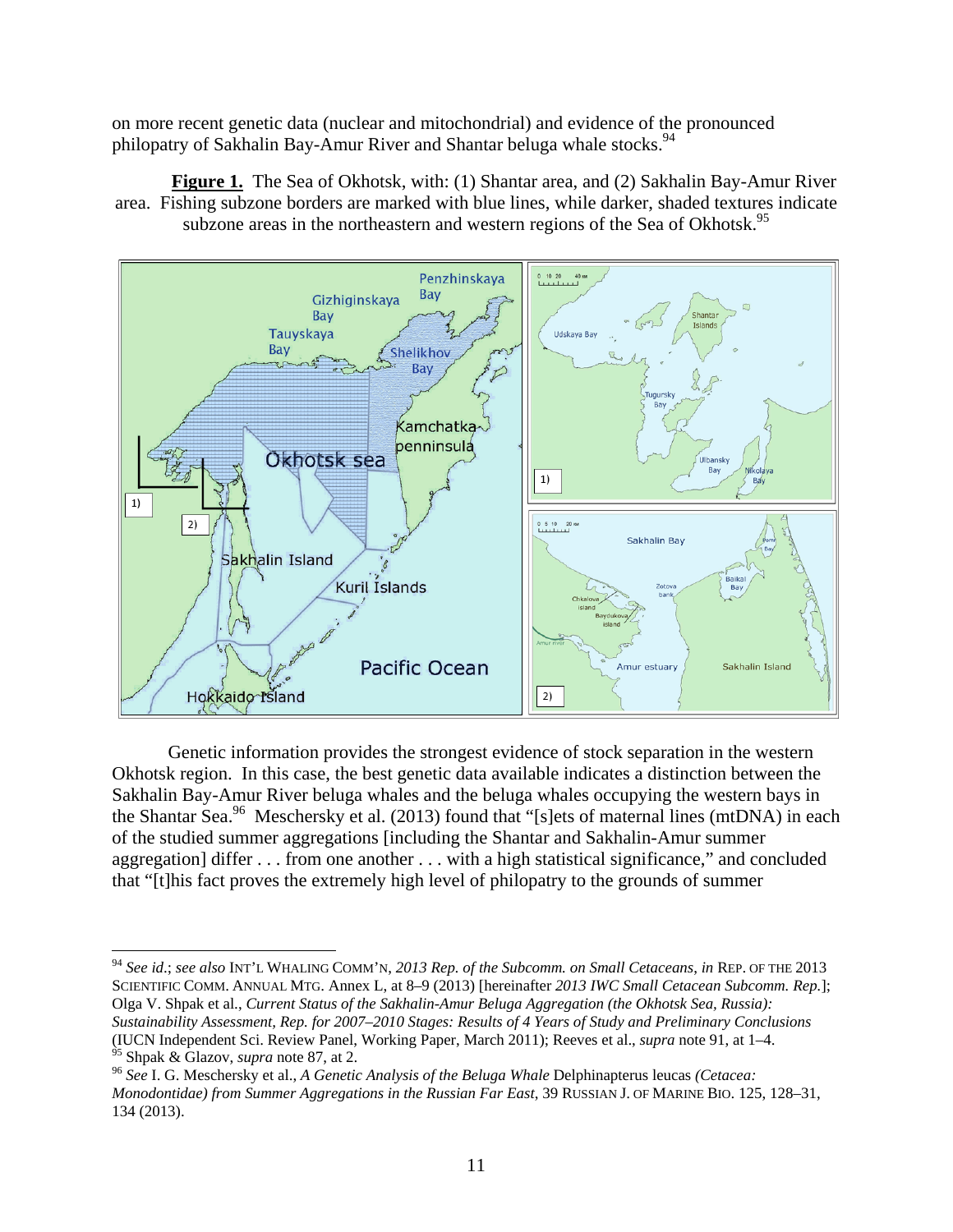aggregations, that is expressed by beluga whales of the North Pacific."<sup>97</sup> The data, however, are not sufficient to test for a genetic distinction between the Sakhalin Bay-Amur River beluga whales and the beluga whales in the southeastern Shantar region.<sup>98</sup> Notably, Meschersky et al. (2013) also found that the Sakalin Bay-Amur River stock "features the highest level of haplotypic diversity, both among samples [from the four summer aggregations in the western Okhotsk region] and among those from all over the North Pacific."<sup>99</sup>

In addition, distribution and movement patterns of the Sakhalin Bay-Amur River beluga whales are consistent with stock separation. Beluga whales in this stock stay in or near areas of high-density sea ice for much of the winter and rarely move to areas of open water.<sup>100</sup> Compared to other population stocks, "beluga whales in Sakhalin Bay are characterized by a high degree of isolation from the groups inhabiting adjacent areas of the Pacific Ocean in the summer, which demonstrates their pronounced philopatry."<sup>101</sup>

The foregoing evidence supports the IUCN's preferred geographic boundary for the Sakhalin Bay-Amur River stock, which includes Sakhalinsky Bay (including Zotov Bank and Baikal Bay) and the Amur Estuary and River.102 *See* Figs. 1 & 2.

Moreover, the U.S. Marine Mammal Commission (MMC) recently advised NMFS to treat the "Sakhalin-Amur summer aggregation" as a separate stock for the purposes of the MMPA, advising NMFS that such treatment is:

more precautionary and, in the Commission's view, preferred, because it is more likely to reduce the risks to the ecosystem by ensuring that no summering aggregation (and whatever genetic differentiation it may represent) is lost.<sup>103</sup>

That is, the loss of this group of beluga whales likely would diminish the health and stability of the Sakhalin Bay-Amur River marine ecosystem. In cases of such uncertainty, the intent of Congress is clear—NMFS is to apply the MMPA in a manner that protects the affected marine mammal stock.<sup>104</sup>

<sup>97</sup> *See id*.; *accord* Ilya G. Meschersky & Maria G. Yazykova, *Genetic Analysis of Belugas (*Delphinapterus leucas*) Summering in Different Regions of Western Part of the Okhotsk Sea* 3 (Mar. 2012) (unpublished Rep. of A.N. SEVERTSOV INST. OF ECOLOGY EVOLUTION, RUSSIAN ACAD. OF SCIENCES); Shpak & Glazov, *supra* note 87, at 7–9.

<sup>98</sup> *See* Reeves et al., *supra* note 91, at 3 (genetic samples from the southeastern Shantar region (Nikolaya and Ulbansky bays) "are too few to support any conclusions as to whether it hosts a third independent aggregation in the peak summer months (June through mid-September) or hosts whales that belong to the summering aggregations to

the east or west or both (a mixed area)").<br><sup>99</sup> Meschersky et al., *supra* note 96, at 129.

<sup>&</sup>lt;sup>100</sup> Shpak et al., supra note 64, at 58–61.<br><sup>101</sup> Id. at 58; see also A.A. Berzin, A.A., V.L. Vladimirov & N.V. Doroshenko, *Aerial Surveys to Determine the Distribution and Number of Polar Grey Whales and Beluga Whales in the Sea of Okhotsk in 1985–1989*, 112 NEWS OF THE PAC. RESEARCH INST. FOR FISHERIES & OCEANOGRAPHY 22, 26–30 (1990) (indicating boundaries of Sakhalin Bay-Amur River beluga whales during summer and noting that "once [they] finish their spring migration and fill their habitat, they occupy a rather small area limited to the southern part of the Bay of Sakhalin").<br><sup>102</sup> See Reeves et al., *supra* note 91, at 4.<br><sup>103</sup> Letter from Dr. Timothy. J. Ragen, Exec. Dir., MMC, to Mr. P. Mich

Div., Office of Protected Res., NMFS (Oct. 29, 2012).

<sup>104</sup> *See supra* p. 1.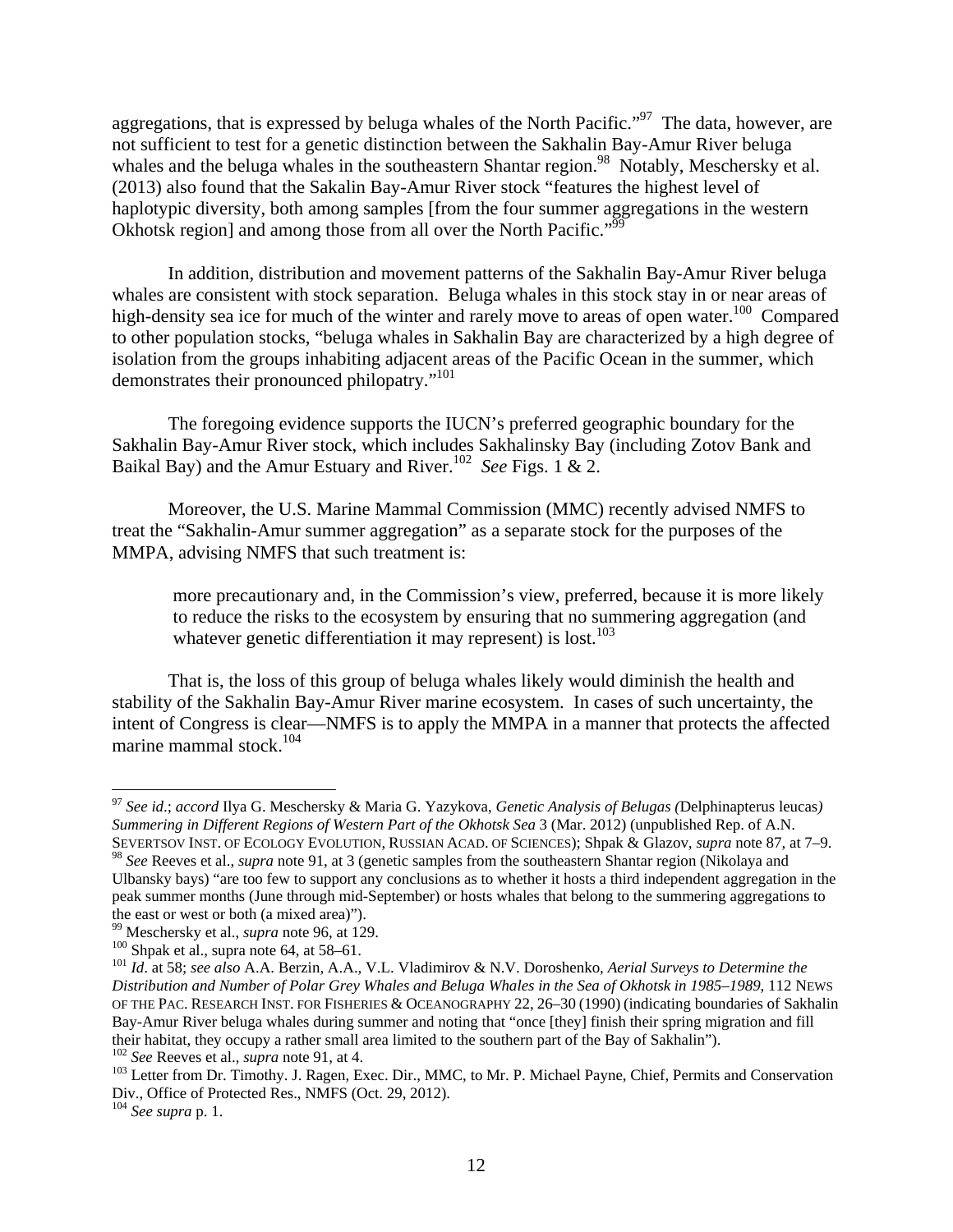**Figure 2.** Summer distribution of the Sakhalin Bay-Amur River stock of beluga whales<sup>105</sup>



## **V. THE SAKHALIN BAY-AMUR RIVER BELUGA WHALE STOCK IS DEPLETED**

The second major question that NMFS must address in evaluating this petition is whether the Sakhalin Bay-Amur River beluga whale stock is depleted. The MMPA uses the term "depleted" to indicate those species or stocks that are below their OSP or have been listed as endangered or threatened under the ESA. The Sakhalin Bay-Amur River stock of beluga whales has not been listed under the ESA, so the question becomes whether it is below its OSP.

With respect to any species or population stock, the MMPA defines OSP to mean "the number of animals which will result in the maximum productivity of the population or the species, keeping in mind the carrying capacity of the habitat and the health of the ecosystem of which they form a constituent element."<sup>106</sup> NMFS regulations further define OSP as a "population size that falls within a range from the population level of a given species or stock that is the largest supportable within the ecosystem [carrying capacity ("K")] to its maximum net productivity level [MNPL]."<sup>107</sup> MNPL, in turn, is the abundance or population level that results in the "greatest net annual increment in population numbers or biomass resulting from additions to the population from reproduction and/or growth less losses due to natural mortality."<sup>108</sup>

<sup>105</sup> V.V. Melnikov, *The Beluga Whale (*Delphinapterus leucas*) of the Sea of Okhotsk*, INT'L WHALING COMM'N SCI. COMM. 51st Annual Mtg. 1999, at 7.<br><sup>106</sup> 16 U.S.C. § 1362(9).<br><sup>107</sup> 50 C.F.R. § 216.3.<br><sup>108</sup> *Id*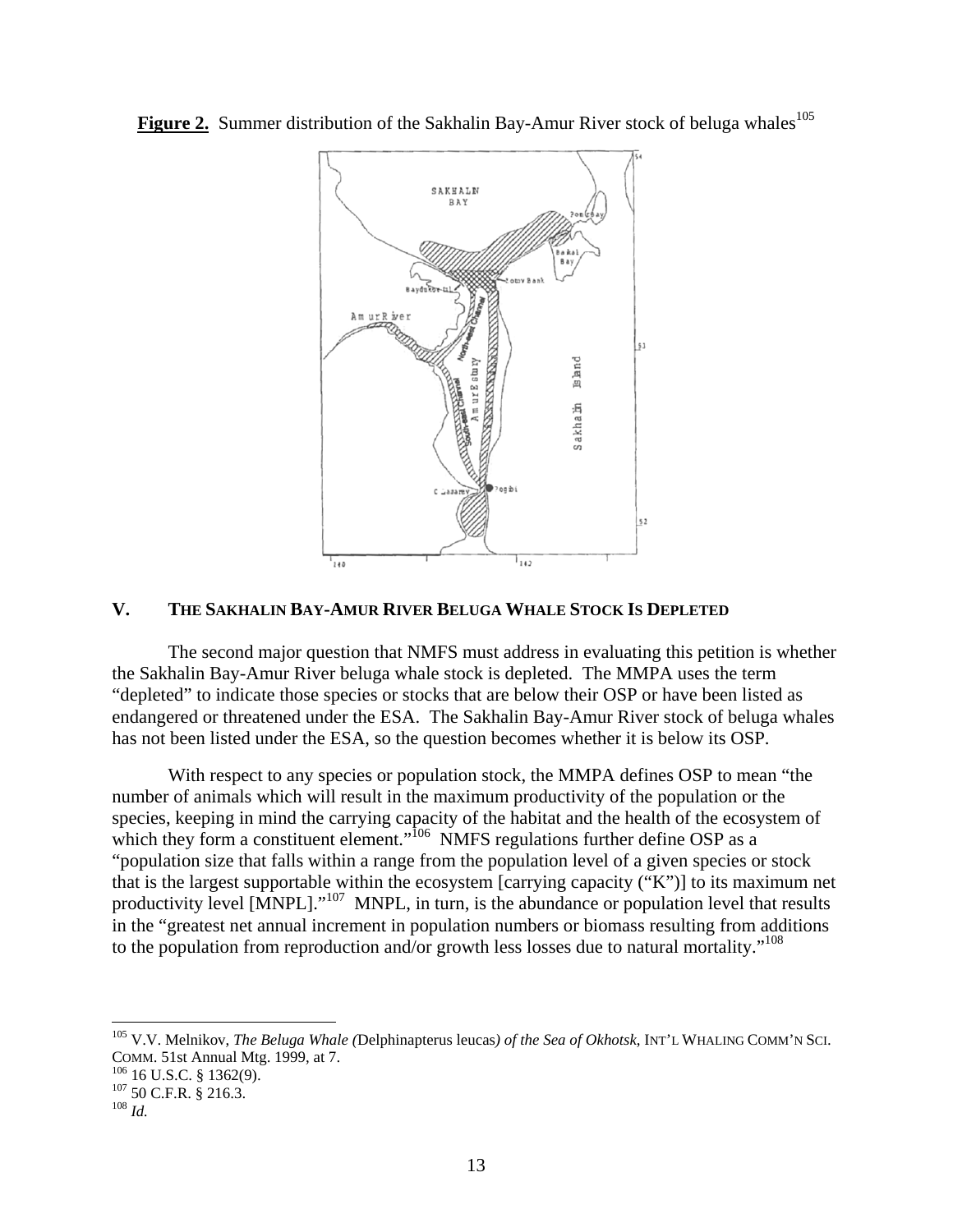MNPL has been difficult to estimate for most marine mammal stocks, and NMFS has chosen to use an abundance equivalent of 60 percent of K when the existing data is not sufficient to provide a more robust estimate.<sup>109</sup> However, K also has been difficult to assess for most marine mammal stocks and, in those cases lacking sufficient information, NMFS relies on the best estimate of historical abundance under pre-exploitation conditions.<sup>110</sup> Thus, any population that appears to be less than 60 percent of its best estimate of historical abundance qualifies to be designated as depleted under the MMPA.

Using commercial harvest data, NMFS recently determined that the historical maximum abundance of the Sakhalin Bay-Amur River stock of beluga whales is "at least 13,000–15,000 whales during th[e] period" of "[l]arge-scale beluga whaling [that occurred] 25–30 years prior to, and just after, World War II."<sup>111</sup> In contrast, the best current abundance estimate (based on 2009 and 2010 stock surveys) is 3,961 beluga whales.<sup>112</sup> Based on this data, the current abundance is 26.4 to 30.5 percent of the best estimate of historical abundance, well below the 60 percent standard for depleted designation used by NMFS for other stocks. Given these figures, NMFS has acknowledged that the stock is below its OSP and qualifies for designation as depleted.<sup>113</sup>

The U.S. Marine Mammal Commission arrived at the same conclusion, stating that:

[T]he [Sakhalin Bay-Amur River] population's size is not known relative to its historic carrying capacity. Past hunting records indicate that the population may have been much larger at one time and those records, combined with the current abundance information indicate that the population may be well below 60 percent of its historic carrying capacity, or even below 50 percent as used by the [IUCN] panel that reviewed the effects of removal on this population.<sup>114</sup>

Likewise, the IWC Scientific Committee has described the Sakhalin Bay-Amur River stock of beluga whales on multiple occasions as "likely depleted status relative to historical abundance."<sup>115</sup>

<sup>109</sup> *See* 42 Fed. Reg. 12,010 (March 1, 1977); *see also* 67 Fed. Reg. 44,132, 44,132 (July 1, 2002) (notice of proposed rulemaking regarding depleted designation for E. N. Pacific So. resident killer whales).

<sup>110</sup> *See* 75 Fed. Reg. 81,225, 81,226 (Dec. 27, 2010) (listing seven depleted designations that "used historical abundance as proxy for K" in which "historical abundance was the best available information allowing NMFS to estimate K").

<sup>111</sup> *Denial Letter & Decision Mem.*, *supra* note 12, at 39; *see also* Melnikov, *supra* note 105, at 6 (noting summer beluga whale population in Sakhalin Bay as approximately 7,000–10,000) (citing A.A. Berzin & V.L. Vladimirov, *Present-Day Distribution and Numbers of Cetaceans in the Sea of Okhotsk*, BIOLOGIYA MORIA 15 (1989); Berzin et al., *supra* note 101, at 29 (same)). Even using the lower historical abundance estimate of 7,000, the current abundance of the Sakhalin Bay-Amur River stock of beluga whales is 56.6 percent of historical abundance and still well below the 60 percent standard.<br><sup>112</sup> See Reeves et al., *supra* note 91, at 5.

<sup>&</sup>lt;sup>113</sup> Denial Letter & Decision Mem., supra note 13, at 12.<br><sup>114</sup> Letter from Dr. Timothy J. Ragen to Mr. P. Michael Payne, *supra* note 103, at 3.<br><sup>115</sup> 1999 IWC SCIENTIFIC COMM. REP., *supra* note 92, at 41; *accord* INT' *Subcomm. on Small Cetaceans*, *in* 1999 IWC SCIENTIFIC COMM. REP., *supra* note 92, at Annex I, p. 248; INT'L WHALING COMM'N, REP. OF THE 2002 SCIENTIFIC COMM. ANNUAL MTG. 59 (2003).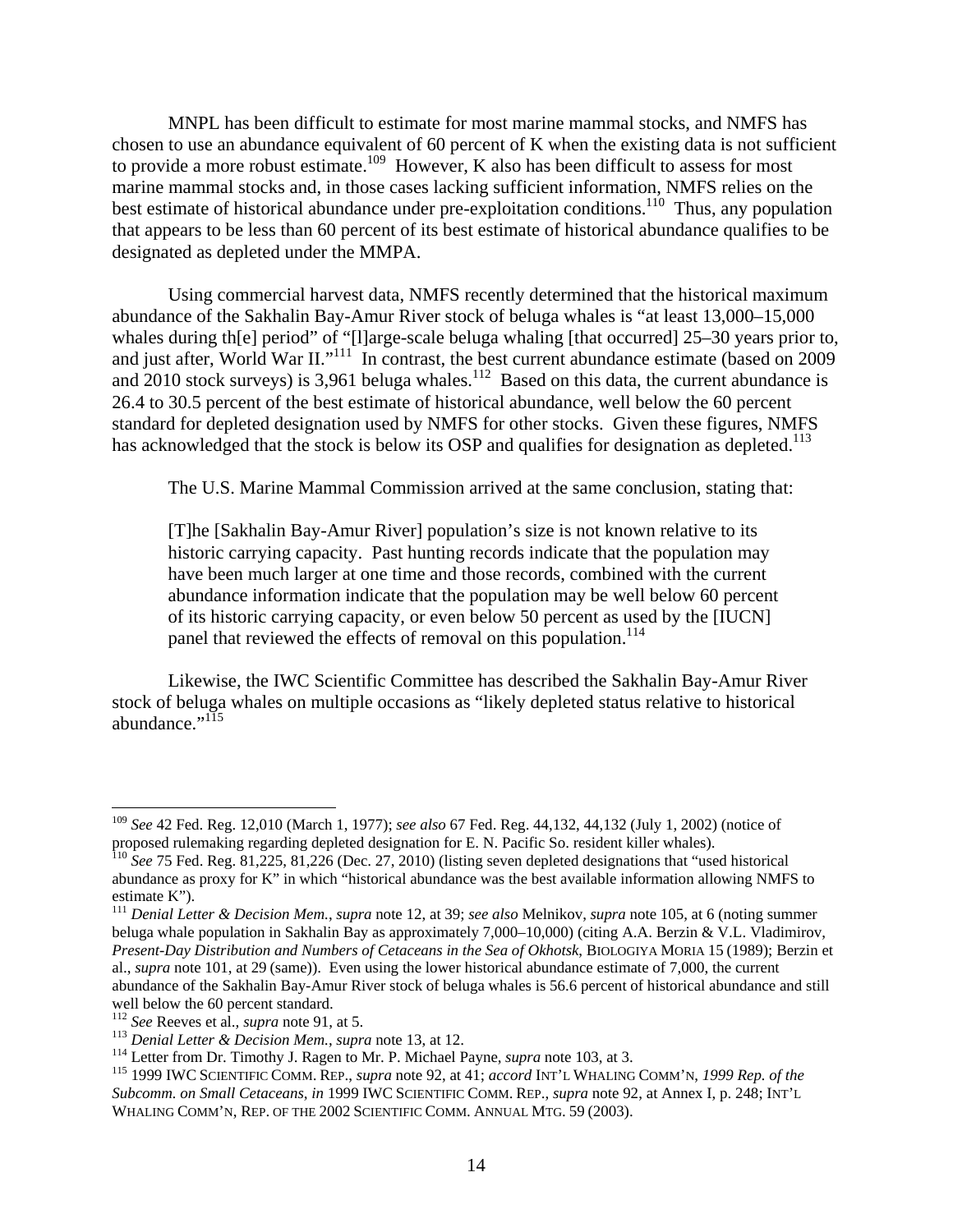Importantly, the best available evidence in this case is not likely to change in a manner that would indicate a sudden improvement in the status of the Sakhalin Bay-Amur River stock because the main source of uncertainty with regard to the stock's status is associated with the historic abundance estimates. Despite that limitation, both NMFS and the MMC (as well as the IWC Scientific Committee) arrived at the same conclusion—the Sakhalin Bay-Amur River stock of beluga whales is well below its OSP and therefore qualifies for a depleted designation.

#### **VI. DECLINE OF AND RISK FACTORS FOR THE SAKHALIN BAY-AMUR RIVER STOCK**

A number of risk factors have contributed to the decline of the Sakhalin Bay-Amur River stock of beluga whales and, independently or cumulatively, may impede its recovery in the foreseeable future.

#### **A. Large-scale commercial hunting from 1915 to 1963**

Large-scale, targeted hunting of beluga whales, using seine nets, began around 1915 in the Amur River region and around 1925 in Sakhalinsky Bay.<sup>116</sup> Variable numbers of beluga whales were killed annually between 1917 and 1963, except for a break between 1918 and 1925.<sup>117</sup> Catch levels reached a peak of more than 2,817 in 1933, but declined thereafter, ranging from a high of  $1,225$  in 1934 to 11 in 1936.  $^{118}$  In 1937, approximately 800 beluga whales were killed.<sup>119</sup> From the late 1930s until well after World War II, there is little recorded information on beluga whale catches. In the l950s, the majority of commercial hunting for beluga whales occurred in Tugursky and Udskaya bays (impacting the Shantar stock of beluga whales) with approximately 800 beluga whales taken per year between 1956 and 1961.<sup>120</sup>

Commercial hunting of beluga whales ended by 1963 because there were too few beluga whales left to hunt (commercial extinction) and because of the increased commercial hunting of great whales.<sup>121</sup> Although commercial hunting is now uncommon, Russian people still hunt beluga whales for subsistence purposes.<sup>122</sup> Each year, hunters may kill one to three beluga whales per village, but the number of villages that may be removing this number of whales annually is not known.<sup>123</sup>

#### **B. Unsustainable removal quotas**

The first beluga whale live-capture operation for oceanaria was initiated in the Sakhalin Bay-Amur River area in 1986.<sup>124</sup> In 1992, Canada stopped live-capturing and exporting beluga

<sup>&</sup>lt;sup>116</sup> See Reeves et al., supra note 91, at 7.

<sup>117</sup> *Id.*<br><sup>118</sup> *See* Shpak et al., *supra* note 94, at App. 4, Table 1 (table showing commercial harvest data on annual basis).<br><sup>119</sup> *See id.* 

<sup>&</sup>lt;sup>120</sup> See id. at App. 4, p. 5.<br><sup>121</sup> See Reeves et al., supra note 91, at 7.<br><sup>122</sup> IUCN, supra note 63.<br><sup>123</sup> See Denial Letter & Decision Mem., supra note 13, at 31.<br><sup>124</sup> See Reeves et al., supra note 91, at 7.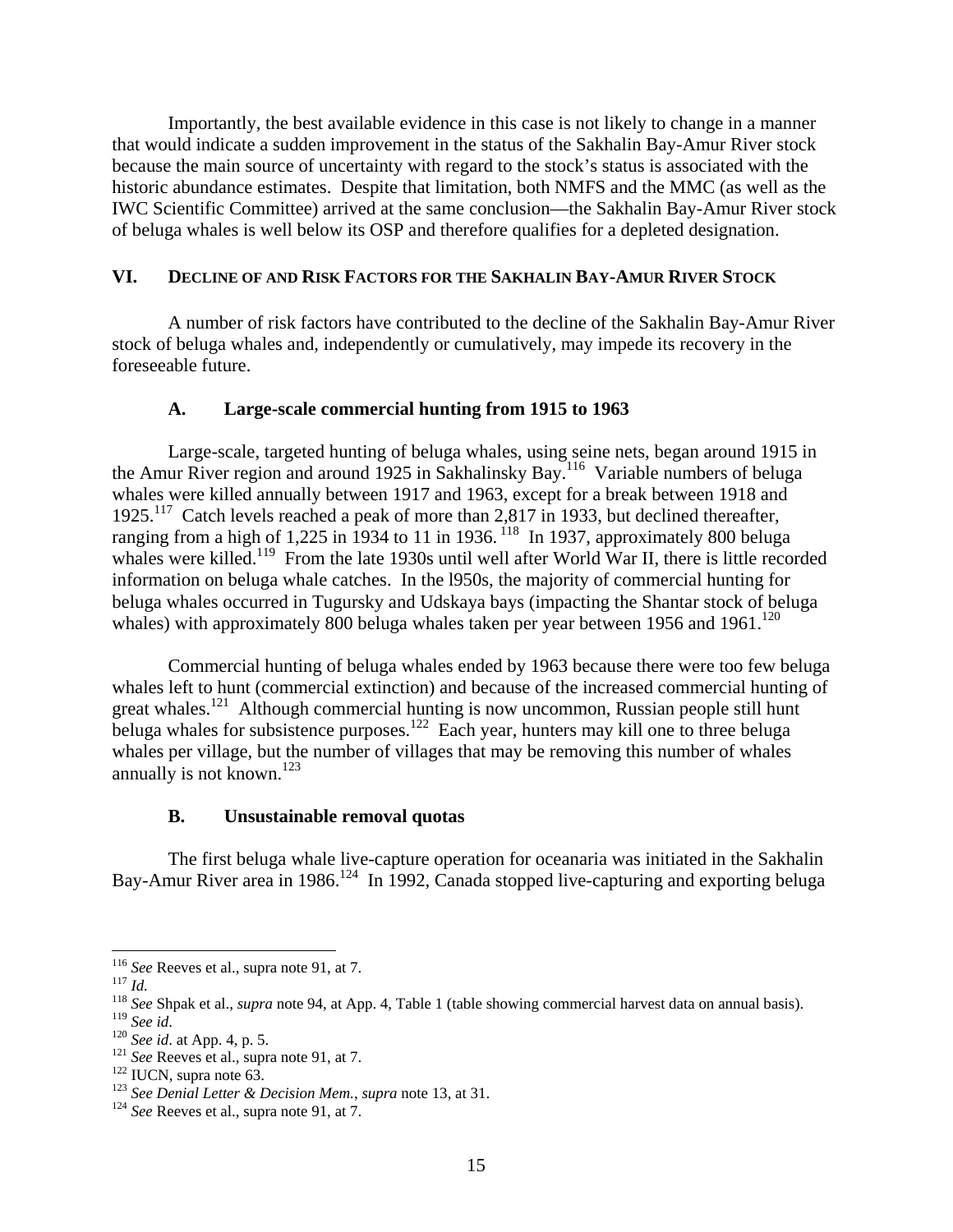whales, leaving Russia (and the Sakhalin Bay-Amur River area) as the sole regular supplier of beluga whales to oceanaria.<sup>125</sup>

Russian government scientists establish annual Total Allowable Takes (TAT) for Sea of Okhotsk beluga whale stocks. Russian management authorities then set beluga whale quotas that cannot exceed the TATs. For the Sea of Okhotsk, TATs are set for beluga whales in the western Okhotsk region (Sakhalin Bay-Amur River and Shantar aggregations) and for the northeastern Okhotsk region (West Kamchatka aggregation). *See* Table 1. Each TAT includes limits for both harvest and live capture.<sup>126</sup> Live capture limits are separated further into catch and release for scientific research and live capture/permanent removal for public display. In the summer of 2012, Russian authorities increased the TAT for the "north-Okhotsk subzone" (which refers to the western Okhotsk region that includes the Sakhalin Bay-Amur River and Shantar areas) from 150 to 360 beluga whales, and the live-capture limit (primarily for public display) from 50 to 212 beluga whales.<sup>127</sup> For 2013, the authorities set the same TAT, with a live capture limit for the western Okhotsk region of 245 for public display.<sup>128</sup> These significant increases in both TAT and live-capture limits are likely the result of perceived and real demand from buyers for wildcaught beluga whales, including Asian facilities, most notably in China.<sup>129</sup>

**Table 1.** Total Allowable Takes for western Okhotsk region (WO) and northeastern Okhotsk region (NEO) and actual permanent removals by live-capture (LC) from Sakhalinsky Bay for export and domestic use (not including animals temporarily removed and released to the wild).<sup>130</sup>

| Year           | 2000 | 2001 | 2002 | 2003 | 2004 | 2005 | 2006 | 2007 | 2008 | 2009 | 2010 | 2011 | 2012 | 2013 | 2014 |
|----------------|------|------|------|------|------|------|------|------|------|------|------|------|------|------|------|
|                |      |      |      |      |      |      |      |      |      |      |      |      |      |      |      |
| <b>TAT</b>     | N/A  | N/A  | N/A  | N/A  | N/A  | N/A  | 1000 | 400  | 100  | 300  | 300  | 150  | 360  | 360  | 150  |
| W <sub>O</sub> |      |      |      |      |      |      |      |      |      |      |      |      |      |      |      |
| <b>TAT</b>     | N/A  | N/A  | N/A  | N/A  | N/A  | N/A  | 0    | 400  | 100  | 300  | 300  | 150  | 50   | 50   | N/A  |
| <b>NEO</b>     |      |      |      |      |      |      |      |      |      |      |      |      |      |      |      |
| LC             | 10   | 22   | 10   | 26   | 25   | 31   | 20   |      | 25   | 24   | 30   | 33   | 44   | N/A  | N/A  |
|                |      |      |      |      |      |      |      |      |      |      |      |      |      |      |      |

As indicated in Table 1, from 2000 through 2012, 300 beluga whales were captured live from the Sakhalin Bay-Amur River stock, ranging from a high of 44 whales in 2012 to a low of zero whales in  $2007$ <sup>131</sup>

<sup>125</sup> *Id.* 126 Shpak & Glazov, *supra* note 87, at 11. 127 *Id.* at 12. 128 *Id.*

<sup>129</sup> *See 2013 IWC Small Cetacean Subcomm. Rep.*, *supra* note 94, at 8; *see also* Susan J. Fisher & Randall R. Reeves, *The Global Trade in Live Cetaceans: Implications for Conservation*, 8 J. INT'L WILDLIFE LAW & POL'Y 315, 336 (2005) ("The demand for wild-caught cetaceans . . . has increased dramatically in many other parts of the world, notably Latin America (including Mexico and the West Indies), the Middle East, China, and Southeast Asia."); *see also* Gross Exports Report for Beluga Whale: 1989–2013, U.N. ENVIRONMENT PROGRAMME CITES TRADE DATABASE (last visited Apr. 16, 2014), [http://www.cites.org/eng/resources/trade.shtml \(sh](http://www.cites.org/eng/resources/trade.shtml)owing an increase in live, wild-caught beluga whale exports from Russia, with 135 exported from 2008–2012).

<sup>130</sup> Shpak & Glazov, *supra* note 87, at 12. 131 *Id*.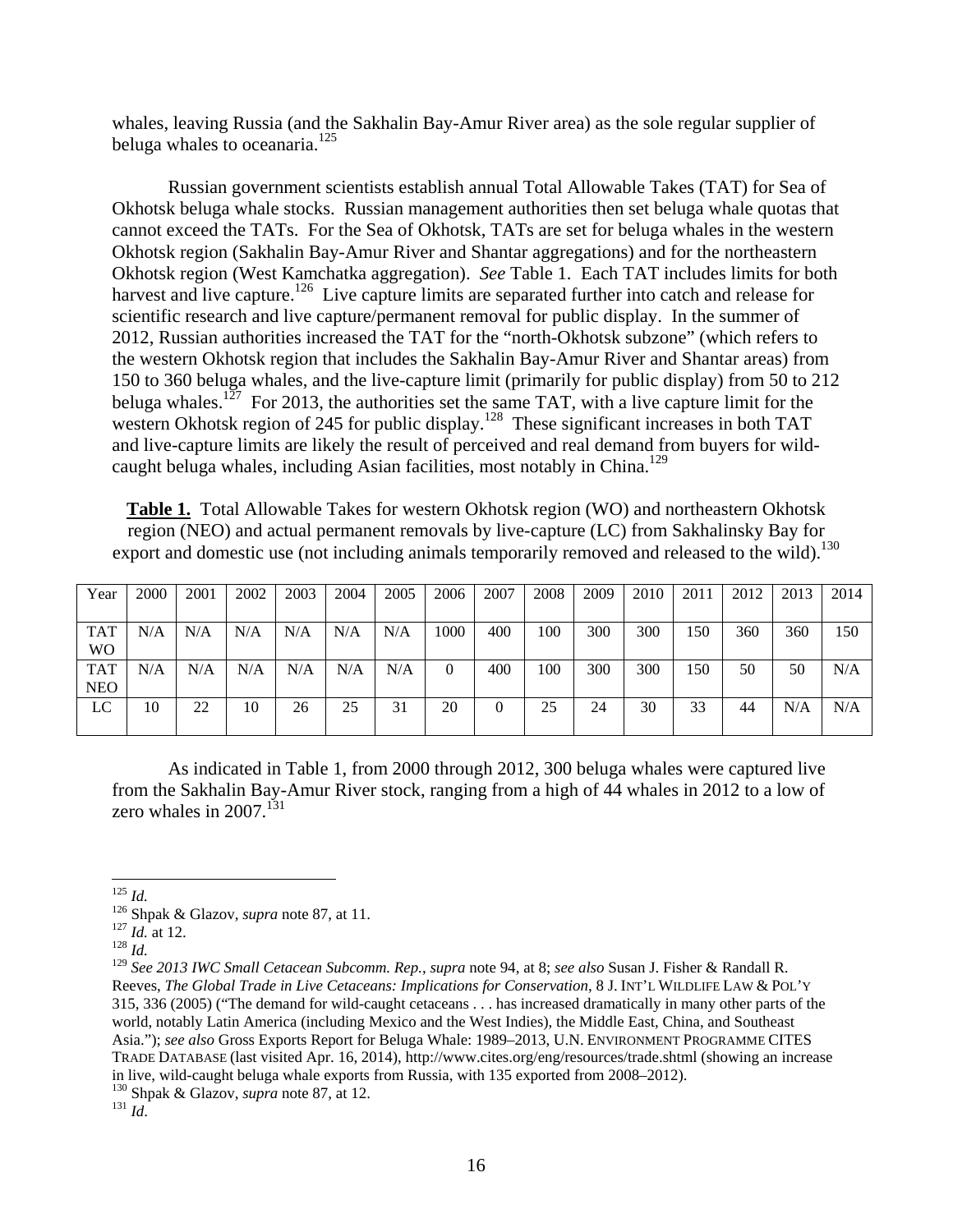Neither the TAT nor the subsequent capture limits set pursuant to the TAT are sustainable. Indeed, the IWC Scientific Committee, in its 2013 meeting report, concluded that the 2013 live capture limit of 263 for the western Okhotsk region is at least six to eight times higher than what would likely be sustainable for the Sakhalin Bay-Amur River stock.<sup>132</sup> The recent increase in the quotas and the number of organizations applying for permits (from 3–5 to 14), has led to an increase in the number of capture operations (from 1 to 3).<sup>133</sup> Because the live captures occur at a single site within the Sakhalin Bay-Amur River area, they target not only the Sakhalin Bay-Amur River stock but potentially a limited number of matrilines. This pattern of removal heightens concern about local-depletion.<sup>134</sup>

### **C. Hunting permits**

In 1999, Russian fisheries officials issued a permit for the commercial hunting of 200 beluga whales in the Sea of Okhotsk with the intention of exporting beluga whale meat to Japan for human consumption.135 Thirty-one beluga whales from the Sakhalin Bay-Amur River stock were hunted and their meat exported before Russian authorities withdrew the hunting permit and the CITES export permit.<sup>136</sup> The removals for export of beluga whale meat in 1999 were in addition to approximately 26 live beluga whales captured that year from the Sakhalin Bay-Amur River stock for oceanaria. Thus, the total 1999 removal of Sakhalin Bay-Amur River beluga whales was  $57^{137}$ 

In 2002, the Russian government established a combined "catch quota" of 1,000 beluga whales for the western Bering Sea, Sea of Okhotsk, Barents Sea, and White Sea, despite precautionary recommendations from the IWC Scientific Committee of the need for separate population assessments and the evaluation of the likely impacts of such hunts before they occur.<sup>138</sup> The IWC Scientific Committee had also expressed its concern that "some of the stocks" from which these harvests were planned, particularly those in the Sea of Okhotsk, were depleted or of unknown status."<sup>139</sup>

## **D. Incidental mortality from fishing operations**

The available evidence suggests that incidental mortality of beluga whales from fishing operations in the Sea of Okhotsk is limited. Beluga whales, "particularly neonates, may be

<sup>132 2013</sup> IWC SCIENTIFIC COMM. REP., *supra* note 92, at 63; *2013 IWC Small Cetacean Subcomm. Rep.*, *supra* note 94, at 9.

<sup>133</sup> Shpak & Glazov, *supra* note 87, at 12–13; *2013 IWC Small Cetacean Subcomm. Rep.*, *supra* note 94, at 8 ("Two new capture teams, in addition to the one that has been operating in Sakhalinsky Bay since [sic] 1980s, have announced plans to operate in this same area.").

<sup>134 2013</sup> IWC SCIENTIFIC COMM. REP., *supra* note 93, at 63; *2013 IWC Small Cetacean Subcomm. Rep.*, *supra* note 94, at 9.<br> $^{135}$  See Reeves et al., supra note 87, at 8.

<sup>136</sup> *Id.*<br><sup>137</sup> *Id.* 137 *Id.* 137 *Id.* 138 **INT'L WHALING COMM'N, 2002 Rep. of the Subcomm. on Small Cetaceans, in REP. OF THE 2002 SCIENTIFIC** COMM. ANNUAL MTG. Annex K, at 372–73 (2003); *accord* INT'L WHALING COMM'N, *2003 Rep. of the Subcomm. on Small Cetaceans*, *in* REP. OF THE 2003 SCIENTIFIC COMM. ANNUAL MTG. Annex L, at 323 (2004).

<sup>&</sup>lt;sup>139</sup> INT'L WHALING COMM'N, REP. OF THE 2002 SCIENTIFIC COMM. ANNUAL MTG., at 59 (2003).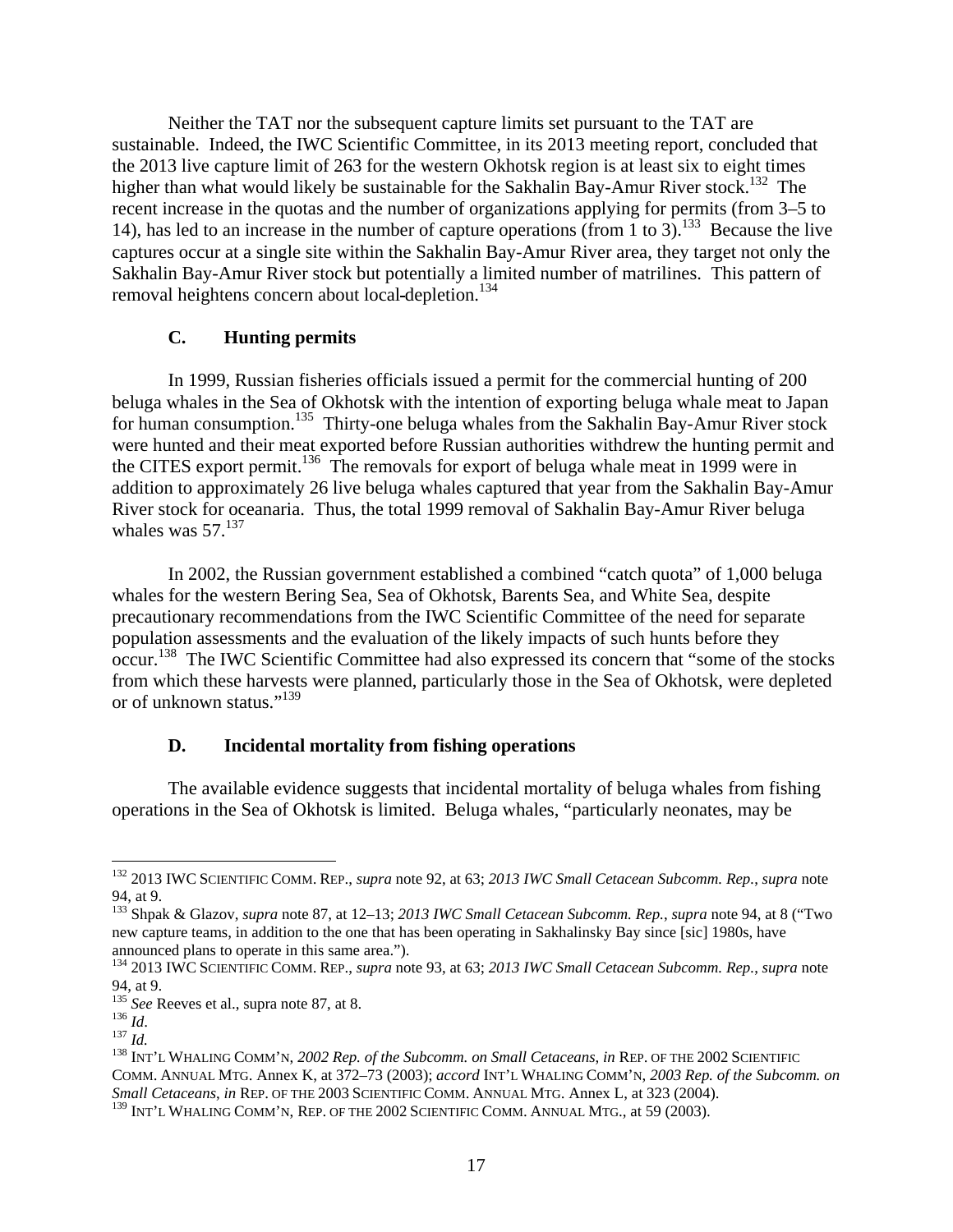incidentally caught in gill nets,"<sup>140</sup> nets used by the salmon fishery in the Sea of Okhotsk.<sup>141</sup> In fact, fishermen in the western Okhotsk region have indicated that beluga whales become entangled in fishing gear and drown in illegal nets set for sturgeon, although they also report that such incidents are rare.<sup>142</sup> Authorities, however, do not require reporting of unintentional deaths and fishermen have no incentive to report such incidental takes,  $143$  and self-reporting data underestimates mortality rates as compared to observer data.<sup>144</sup> The IUCN review panel found no evidence, e.g., scarring, of beluga whales incidentally captured in the coastal salmon fisheries along the west coast of Kamchatka, but monitoring of these areas is minimal and more data are needed to adequately assess this threat.<sup>145</sup>

# **E. Accidental drowning during live-capture operations**

Accidental drowning during live-capture operations is a possible source of mortality for beluga whales of the Sakhalin Bay-Amur River stock, but the evidence for such occurrences is limited. Between 2007 and 2010, reports indicate at least one beluga whale calf died during livecapture operations.146

# **F. Vessel strikes**

Large ship and barge traffic is limited in the area between Sakhalin Island and the mainland because of the area's physical characteristics. Smaller fishing boats are active in the area, but the existing information is not sufficient to judge whether these vessels have struck beluga whales.<sup>147</sup> The lack of reporting requirements, however, makes it impossible to fully understand the severity of vessel strike impacts to the Sakhalin Bay-Amur River stock of beluga whales. In addition, within the entire Sea of Okhotsk, "shipping routes are experiencing increasing intensity of use,"148 which may adversely impact Sea of Okhotsk beluga whale stocks due to the known effects of noise pollution on beluga whale behavior and communication.<sup>149</sup>

 $140$  O'Corry-Crowe, supra note 37, at 111.

<sup>&</sup>lt;sup>141</sup> A.V. Alekseev et al., U.N. ENVIRONMENT PROGRAMME, *Sea of Okhotsk Global Int'l Waters Assessment, Regional Assessment 30*, at 21 (2006).

<sup>&</sup>lt;sup>142</sup> See Reeves et al., supra note 91, at 8.<br><sup>143</sup> Shpak & Glazov, *supra* note 87, at 13.<br><sup>144</sup> See, e.g., Victoria R. Credle et al., NMFS-OPR-94-1, *NMFS Observer Programs: Minutes and Recommendations* from a Workshop Held in Galveston, Texas, at 37 (July 1994).<br>
<sup>145</sup> See Reeves et al., supra note 91, at 9.<br>
<sup>146</sup> Id. at 9.<br>
<sup>148</sup> Randall R. Reeves et al., *Distribution of Endemic Cetaceans in Relation to Hydrocarbon De* 

*Commercial Shipping in a Warming Arctic*, 440 MARINE POLICY 375, 381–82 (2014).

<sup>149</sup> *See, e.g.*, Veronique Lesage et al., *The Effect of Vessel Noise on the Vocal Behavior of Belugas in the St. Lawrence River Estuary, Canada*, 15 MARINE MAMMAL SCIENCE 65 (1999); P.M. Scheifele et al., *Indication of a Lombard Vocal Response in the St. Lawrence River Beluga*, 117 J. ACCOUST. SOC. AM. 1486 (2004); Lindsey S. Kendall, *Construction Impacts on the Cook Inlet Beluga Whale* (May 2010) (unpublished M.S. thesis, Alaska Pac. Univ.).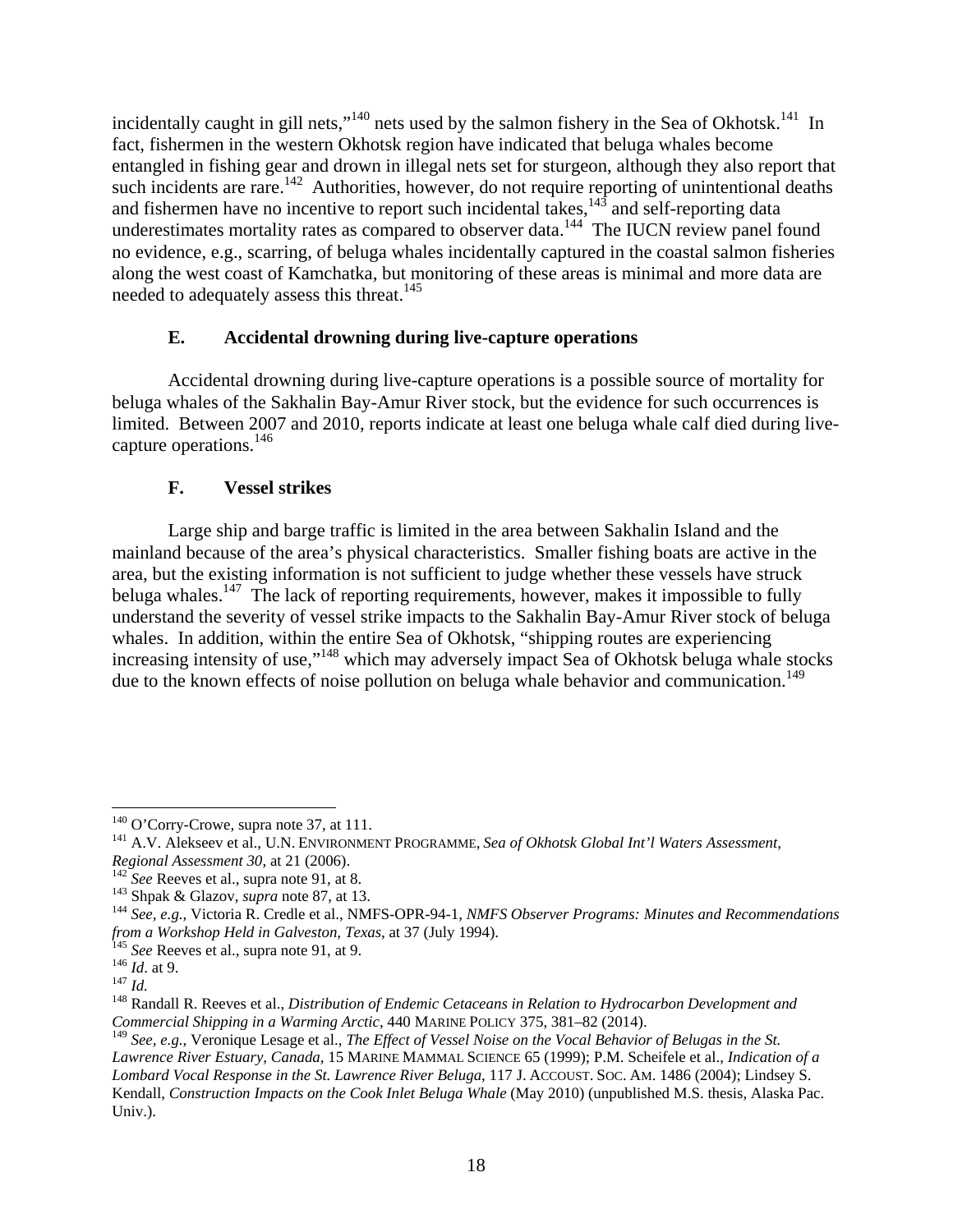# **G. Other anthropogenic threats**

Finally, beluga whales in the western Okhotsk region are likely subject to a number of other anthropogenic threats, including "oil and gas development, expansion of fisheries (with possible implications for bycatch and resource depletion) . . . and industrial and urban pollution."<sup>150</sup> Climate change "will likely increase the scale and distribution of these [oil and gas exploration and development] activities, $\frac{151}{151}$  exacerbating their impacts while also potentially causing "climate-induced geographic shifts or altered reproductive success due to persistent changes in the extent of sea ice."<sup>152</sup> Notably, "[a] comparison of the winter maximum (March) sea ice coverage over the period in which satellite-based records are available (since 1979) indicates a substantial retreat in the Sea of Okhotsk."153

Oil and gas development includes such activities as seismic surveys, offshore drilling, and artificial island construction that would increase lethal and sub-lethal threats related to vessel strikes, noise disturbance, changes in behavior, and harassment.<sup>154</sup>

With regard to fisheries, the "Okhotsk Sea sub-system is regarded as the richest fishery region in the world," but overfishing affects most of the major fish stocks in the Sea of Okhotsk, with "overexploitation ha[ving] a severe impact in the Amur River Basin sub-system, and a moderate impact in the Okhotsk Sea sub-system."<sup>155</sup> Specifically, in the Amur River Basin, "stocks of salmon and sturgeon have declined as a result of overfishing and the degradation of spawning habitats. The problem is exacerbated by inappropriate fishing practices as well as adverse natural conditions."<sup>156</sup> Additionally, "[v]ery large catches of pollock . . . already occur in the Sea of Okhotsk."157 While pollock biomass in the western Okhotsk region has "almost recovered from an historical low around 2000–01 . . . recruitment in [this region] had been decreasing since the 1980s."<sup>158</sup> This data raises beluga whale prey depletion concerns.

The beluga whale habitat in the Sakhalin Bay-Amur River area is under some threat from pollution. "Regional experts consider pollution to have slight impacts [on the Sea of Okhotsk ecosystem. The most significant issues [for the Amur River Basin are] indentified as eutrophication, chemical pollution, and oil spills."<sup>159</sup> The Amur River drains the Amur Oblast in Russia and most of northeastern China's Heilongjiang Province, which is an area with a dynamic

<sup>150</sup> IUCN, *supra* note 63; Reeves et al., *supra* note 148, at 381–82 (showing distribution of oil and gas leases in Sea of Okhotsk, including those near Sakhalin Island).<br><sup>151</sup> IUCN, *supra* note 63.

<sup>&</sup>lt;sup>152</sup> Id.; see also Kristin L. Laidre et al., *Quantifying the Sensitivity of Arctic Marine Mammals to Climate-Induced Habitat Change*, 18 ECOLOGICAL APPS. 97, 113 (2008) (classifying the beluga whale as "moderately sensitive" to climate change impacts); Cynthia T. Tynan & Douglas P. DeMaster, *Observations and Predictions of Arctic* 

<sup>&</sup>lt;sup>153</sup> Reeves et al., *supra* note 148, at 385–86 ("A comparison of the winter maximum (March) sea ice coverage over the period in which satellite-based records are available (since 1979) indicates a substantial retreat in the Sea of Okhotsk").<br><sup>154</sup> Id. at 381–82; *see generally* Lesage, *supra* note 149; Scheifele, *supra* note 149; Kendall, *supra* note 149.

<sup>&</sup>lt;sup>155</sup> Alekseev et al., *supra* note 142, at 21, 30.<br><sup>156</sup> Id. at 10.<br><sup>157</sup> Reeves et al., *supra* note 149, at 381.<br><sup>157</sup> Alaska Pollock–Sea of Okhotsk, FISHSOURCE (last updated Feb. 11, 2014), <u>http://www.fishsource.com</u>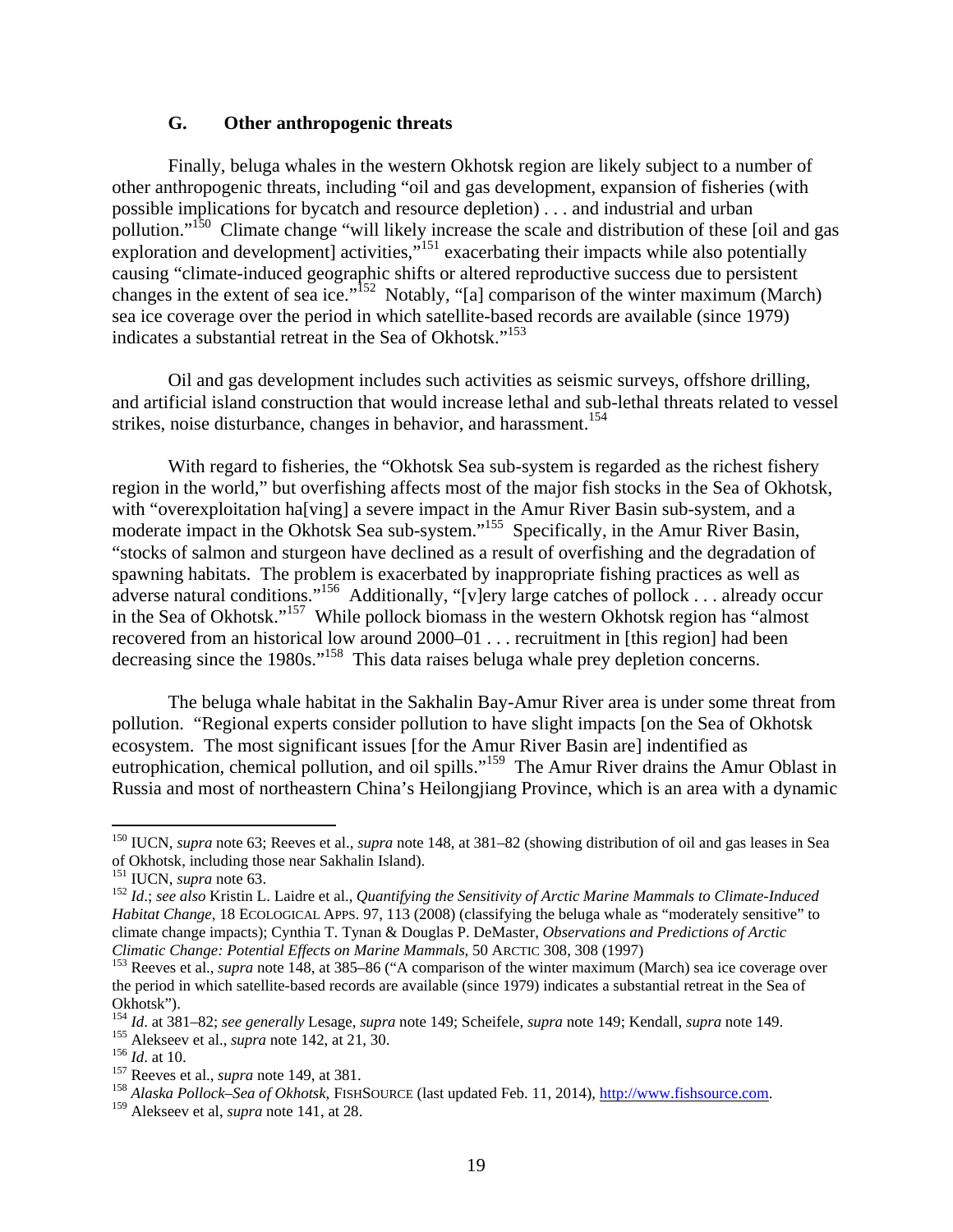economy and diverse industry.<sup>160</sup> The Amur River and its tributaries flood episodically, polluting coastal habitat used by beluga whales. For example, in 2005, a chemical plant explosion in Jilin, China, released an estimated 100 tons of a toxic mixture of benzene, aniline, and nitrobenzene into a tributary of the Amur River.<sup>161</sup> Furthermore, the lower reaches of the Amur River are contaminated by organic and inorganic pollutants as a result of surface flow from urban areas, agricultural runoff, and forest fires.<sup>162</sup> Studies of beluga whales in the St. Lawrence River suggest that documented increasers in bacterial infections, parasitic infections, gastric ulcers, and other disorders are linked to immune system dysfunction and persistent organic pollutant exposure.<sup>163</sup> The impact of pollutants on Sakhalin Bay-Amur River beluga whales is unknown, as fat-soluble contaminants in beluga whale blubber or toxins in beluga whale blood require further study, which has been recommended for this overexploited stock.<sup>164</sup>

Reviewing the foregoing decline of and risk factors for the Sakhalin Bay-Amur River stock of beluga whales, NMFS recently concluded that "total removals from the Sakhalin-Amur stock have exceeded . . . likely the total net production, on a regular basis resulting in a small, but steady and significant decline over the past two decades."<sup>165</sup>

## **VII. CONCLUSION**

When viewed under the legal framework set forth in the MMPA, the foregoing best scientific evidence available provides compelling support for the designation of the Sakhalin Bay-Amur River stock of beluga whales as depleted. Indeed, the clear weight of scientific opinion is that the beluga whales in the Sakhalin Bay-Amur River area warrant management as a separate stock. Similarly, the clear weight of best available scientific evidence indicates that the stock's current abundance is well below 60 percent of its historical abundance. It is, therefore, below its OSP and, in accordance with the MMPA and NMFS implementing regulations, warrants designation as depleted.

Considering the depleted status of the Sakhalin Bay-Amur River stock of beluga whales, evidence of its ongoing decline, the numerous risk factors (past, present, and future) for this stock, and the marked lack of strong recovery in heavily exploited beluga whale populations (perhaps due to disruption of behavior and social systems),  $^{166}$  it is unlikely to recover without

<sup>&</sup>lt;sup>160</sup> See Denial Letter & Decision Mem., supra note 13, at 32.

<sup>&</sup>lt;sup>161</sup> U.N. ENVT. PROGRAMME, *The Songhua River Spill, China, Dec. 2005: Field Mission Rep.* (Dec. 2005).<br><sup>162</sup> See Denial Letter & Decision Mem., supra note 13, at 32; see generally V. L. Rapoport & L. M. Kondrat'eva, *Pollution of the Amur River with Anthropogenic and Natural Organic Substrates*, 1 CONTEMP. PROBLEMS OF

ECOLOGY 377 (2008).<br><sup>163</sup> IUCN, supra note 63; D. Martineau et al., *Pathology and Toxicology of Beluga Whales from the St. Lawrence*<br>*Estuary, Quebec, Canada*, 154 SCI. OF THE TOTAL ENVT. 201, 201(1994).

<sup>&</sup>lt;sup>164</sup> See Reeves et al., supra note 91, at 10.<br><sup>165</sup> Denial Letter & Decision Mem., supra note 13, at 34.<br><sup>166</sup> See Paul R. Wade, Randall R. Reeves & Sarah L. Mesnick, Social and Behavioural Factors in Cetacean *Responses to Overexploitation: Are Odontocetes Less "Resilient" Than Mysticetes?*, 2012 J. OF MARINE BIO. 1, 4–5 (2012). In this article, the authors noted:

We are aware of only one example where there is direct evidence for a beluga population increase [Bristol Bay (Alaska)]. . . . In this instance, however, there was no history of intensive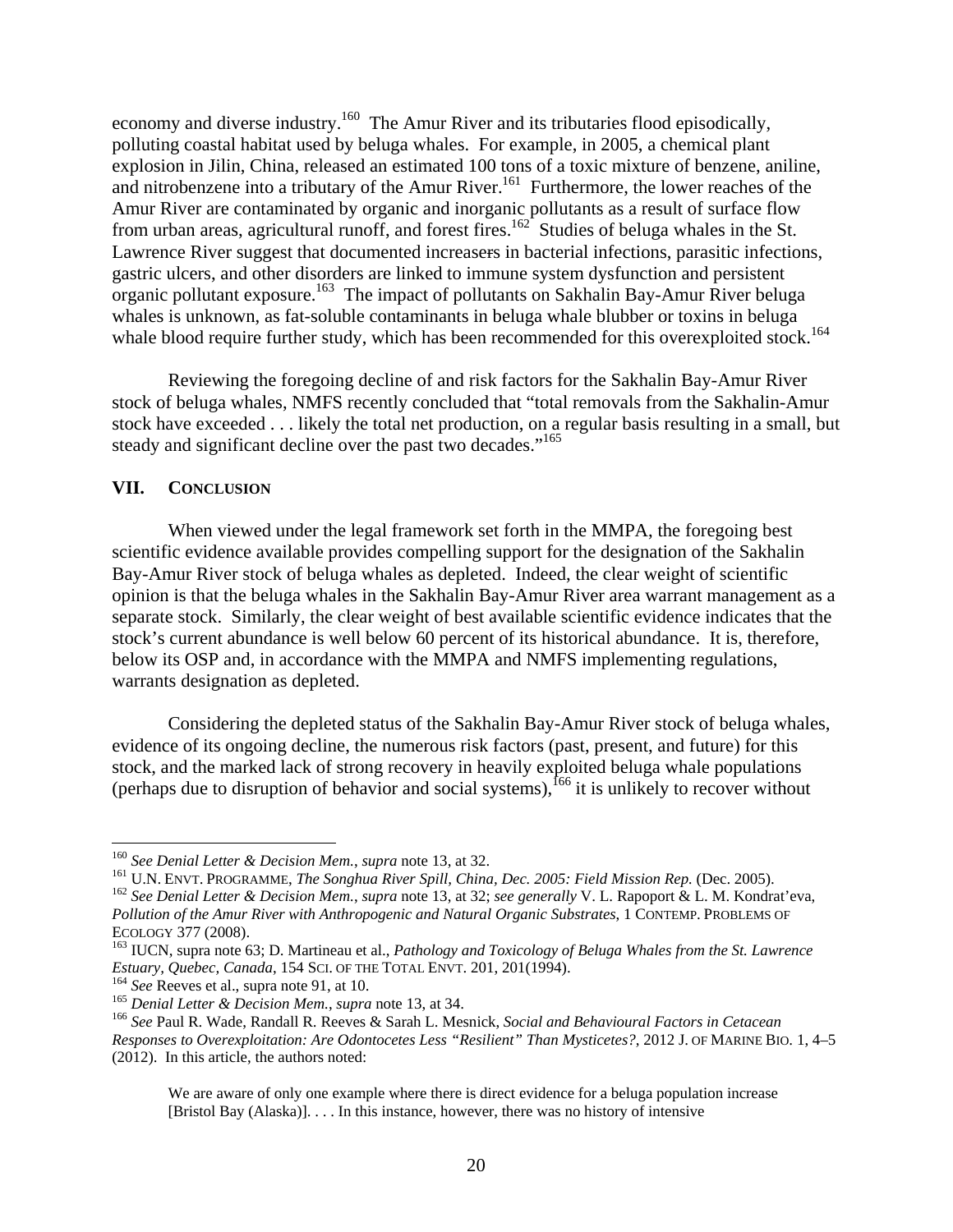increased protection. Among other things, a depleted designation under the MMPA may provide the incentive for the Russian government, other governments, international and nongovernmental organizations, scientists and scientific bodies (including the IWC Scientific Committee and the IUCN Cetacean Specialist Group), and funding institutions to improve the conservation and protection of the Sakhalin Bay-Amur River beluga whales and their habitat. Perhaps most importantly, a depleted designation under the MMPA will prevent importations of wild-caught beluga whales from this stock into the United States until such time that the stock recovers to its OSP. Such a constraint is entirely consistent with Congress' intent when it passed the MMPA.

<sup>&</sup>lt;u> 1989 - Andrea San Andrea San Andrea San Andrea San Andrea San Andrea San Andrea San Andrea San Andrea San An</u> exploitation, no tradition of using drive or net techniques leading to mass removals, and no reason to believe the population had been seriously depleted prior to 1993.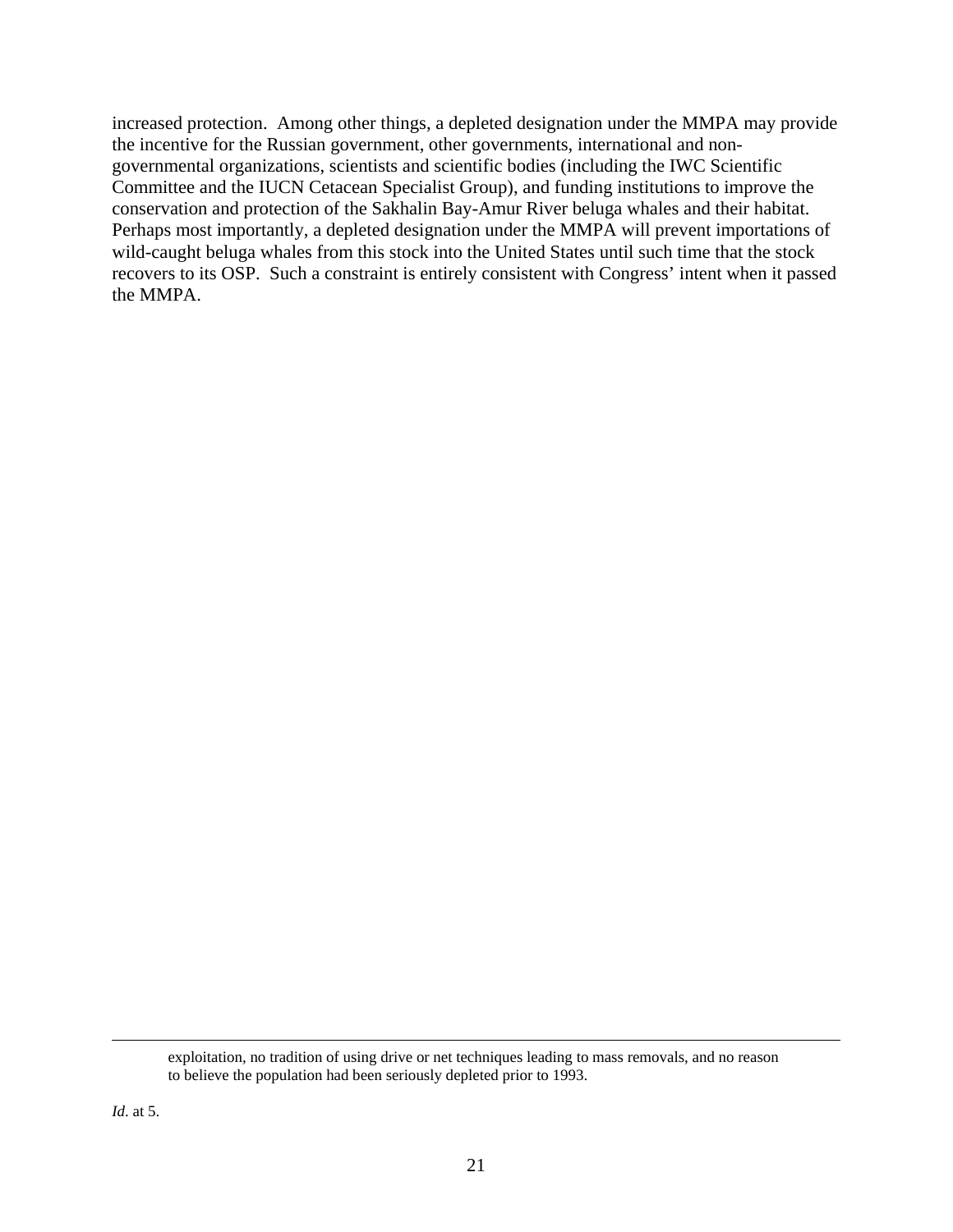# **VIII. REFERENCES<sup>167</sup>**

- *Alaska Pollock–Sea of Okhotsk*, FishSource (last updated Feb. 11, 2014), [http://www.fishsource.com.](http://www.fishsource.com)
- Alekseev, A.V., et al., U.N. ENVT. PROGRAMME, *Sea of Okhotsk Global Int'l Waters Assessment, Regional Assessment 30* (2006).
- Bel'kovitch, V. M. & Sh'ekotov, M. N., *The Belukha Whale: Natural Behavior and Bioacoustics* (J. Christopher Haney & Cheri Recchia eds., Marina A. Svanidze trans., WOODS HOLE OCEANOGRAPHIC INST. 1993)
- Berzin, A.A., Vladimirov, V.L. & Doroshenko, N.V., *Aerial Surveys to Determine the Distribution and Number of Polar Grey Whales and Beluga Whales in the Sea of Okhotsk in 1985–1989*, 112 NEWS OF THE PAC. RESEARCH INST. FOR FISHERIES & OCEANOGRAPHY 22 (1990)
- Berzin A.A. & Vladimirov V.L., *Present-Day Distribution and Numbers of Cetaceans in the Sea of Okhotsk*, BIOLOGIYA MORIA 15 (1989)
- Credle, Victoria R. et al., NMFS-OPR-94-1, *NMFS Observer Programs: Minutes and Recommendations from a Workshop Held in Galveston, Texas*, at 37 (July 1994).
- Culik, Boris, *Odontocetes, The Toothed Whales:* "Delphinapterus leucas" (U.N. ENVT. PROGRAMME/CONVENTION ON MIGRATORY SPECIES, 2010)
- Fisher, Susan J. & Reeves, Randall R., *The Global Trade in Live Cetaceans: Implications for Conservation*, 8 J. INT'L WILDLIFE LAW & POL'Y 315 (2005)
- Friedman, Whitney R., *Envtl. Adaptations of the Beluga Whale* (Delphinapterus leucas), 143 COGNITIVE SCIENCE 1 (2006)
- INT'L WHALING COMM'N, REP. OF THE 2013 SCIENTIFIC COMM. ANNUAL MTG. (2013)
- INT'L WHALING COMM'N, *2013 Rep. of the Subcomm. on Small Cetaceans*, *in* REP. OF THE 2013 SCIENTIFIC COMM. ANNUAL MTG. Annex L (June 2013)
- INT'L WHALING COMM'N, *2003 Rep. of the Subcomm. on Small Cetaceans*, *in* REP. OF THE 2003 SCIENTIFIC COMM. ANNUAL MTG. Annex L (2004)
- INT'L WHALING COMM'N, REP. OF THE 2002 SCIENTIFIC COMM. ANNUAL MTG. (2003)
- INT'L WHALING COMM'N, *2002 Rep. of the Subcomm. on Small Cetaceans*, *in* REP. OF THE 2002 SCIENTIFIC COMM. ANNUAL MTG. Annex K (2003)

<sup>&</sup>lt;sup>167</sup> All references are provided in .pdf format on the accompanying compact disk.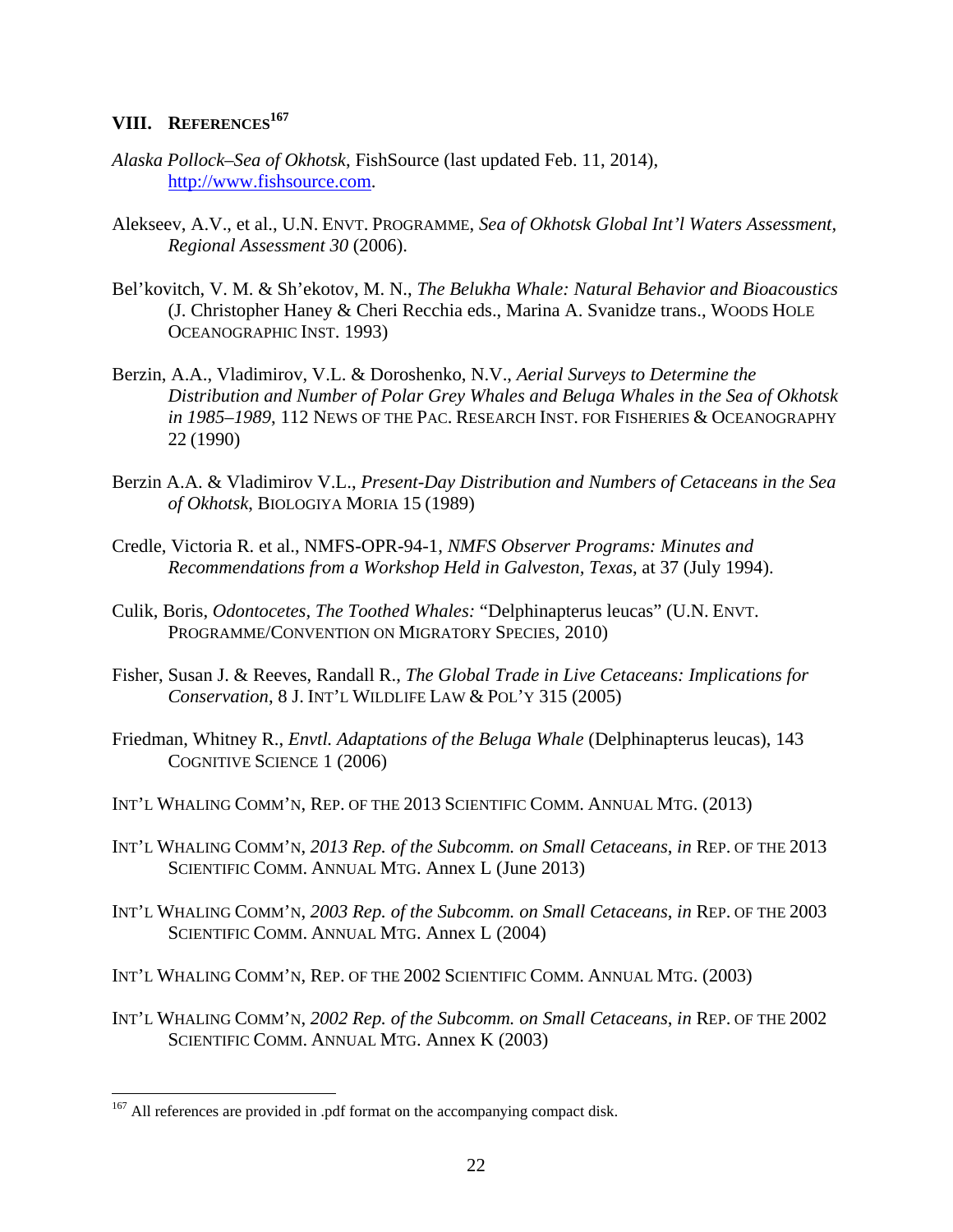- INT'L WHALING COMM'N, REP. OF THE 1999 SCIENTIFIC COMM. ANNUAL MTG. (2000)
- INT'L WHALING COMM'N, *1999 Rep. of the Subcomm. on Small Cetaceans*, *in* REP. OF THE SCIENTIFIC COMM. ANNUAL MTG. Annex I (2000)
- Jefferson, Thomas A. et al., Delphinapterus leucas, *in* MARINE MAMMALS OF THE WORLD 76 (1993)
- Kendall, Lindsey S., *Construction Impacts on the Cook Inlet Beluga Whale* (May 2010) (unpublished M.S. thesis, Alaska Pac. Univ.)
- Laidre, Kristin L. et al., *Quantifying the Sensitivity of Arctic Marine Mammals to Climate-Induced Habitat Change*, 18 ECOLOGICAL APPS. 97 (2008)
- Lesage, Veronique et al., *The Effect of Vessel Noise on the Vocal Behavior of Belugas in the St. Lawrence River Estuary, Canada*, 15 MARINE MAMMAL SCIENCE 65 (1999)
- Letter from Dr. Timothy. J. Ragen, Exec. Dir., MMC, to Mr. P. Michael Payne, Chief, Permits and Conservation Div., Office of Protected Res., NMFS (Oct. 29, 2012)
- Martineau, D. et al., *Pathology and Toxicology of Beluga Whales from the St. Lawrence Estuary, Quebec, Canada*, 154 SCI. OF THE TOTAL ENVT. 201 (1994)
- Melnikov, V. V., *The Beluga Whale (*Delphinapterus leucas*) of the Sea of Okhotsk*, INT'L WHALING COMM'N SCI. COMM. 51st Annual Mtg. 1999
- Melnikov, V.V., PAC. INST. OF FISHERY & OCEANOGRAPHY, *Recommendations for Harvest and Utilization of Belugas* (Vladimir Burkanov & Lloyd Lowry, trans., 1984) (1994)
- Meschersky, I. G. et al., *A Genetic Analysis of Beluga Whale* Delphinapterus leucas *(Cetacea: Monodontidae) from Summer Aggregations in the Russian Far East*, 39 RUSSIAN J. OF MARINE BIO. (2013)
- Meschersky, I G. & Yazykova, Maria G., *Genetic Analysis of Belugas (*Delphinapterus leucas*) Summering in Different Regions of Western Part of the Okhotsk Sea* 3 (Mar. 2012) (unpublished Rep. of A.N. SEVERTSOV INST. OF ECOLOGY EVOLUTION, RUSSIAN ACAD. OF SCIENCES)
- Meschersky, I. G. et al., *Molecular Genetic Study of the Beluga* (Delphinapterus leucas: *Cetacea, Monodontidea*) *Summering in the Southern Sea of Okhotsk as Compared to North American Populations*, 44 RUSSIAN J. OF GENETICS 1105 (2008)
- NMFS, *Denial Letter & Decision Mem.* (Aug. 5, 2013), <http://www.nmfs.noaa.gov/pr/permits/> sci res pdfs/17324 denial letter final.pdf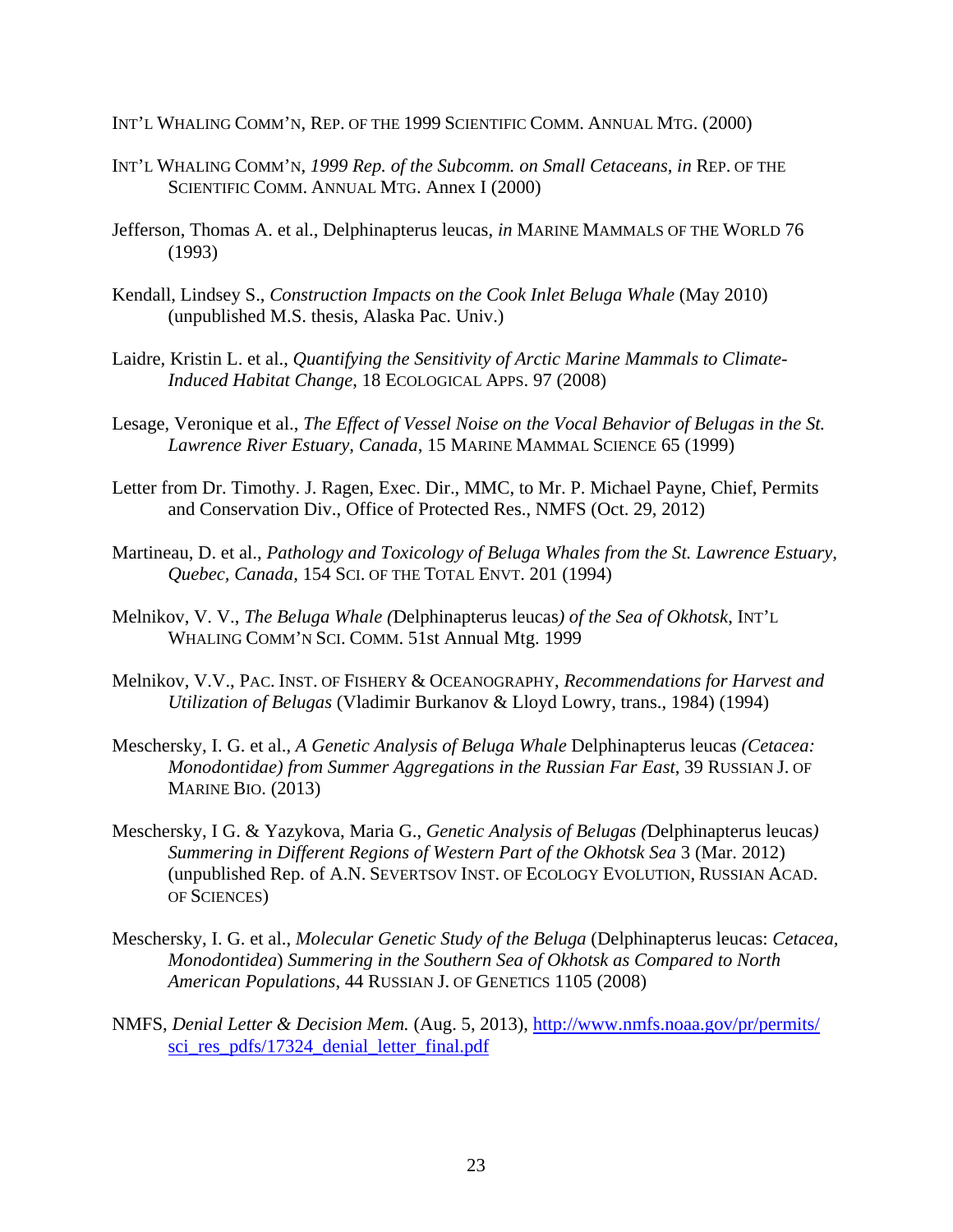- O'Corry-Crowe, Gregory M., *Beluga Whale (*Delphinapterus leucas*)*, *in* ENCYCLOPEDIA OF MARINE MAMMALS 108 (2d ed. 2008)
- O'Corry-Crowe, Gregory M. & Lowry, L. F., *A Review of the Status and Stock structure of Beluga Whales,* Delphinapterus leucas, INT'L WHALING COMM'N SCI. COMM. 51st Annual Mtg. 1999
- Panova, E. M. et al., *The Relationship Between the Behavioral Activity and the Underwater Vocalization of the Beluga Whale (*Delphinapterus leucas), 52 OCEANOLOGY 79 (2012)
- Rapoport, V. L. & Kondrat'eva, L. M., *Pollution of the Amur River with Anthropogenic and Natural Organic Substrates*, 1 CONTEMP. PROBLEMS OF ECOLOGY 377 (2008)
- Reeves, Randall R. et al., *Distribution of Endemic Cetaceans in Relation to Hydrocarbon Development and Commercial Shipping in a Warming Arctic*, 440 MARINE POLICY 375 (2014)
- Reeves, Randall R. et al. *Sustainability Assessment of Beluga (*Delphinapterus leucas*) Livecapture Removals in the Sakhalin-Amur Region, Okhotsk Sea, Russia* (Occasional Paper of the IUCN Species Survival Comm'n No. 44 2011)
- Reeves, Randall R. et al., *Beluga*, *in* GUIDE TO MARINE MAMMALS OF THE WORLD 318 (1st ed. 2002)
- Scheifele, P.M. et al., *Indication of a Lombard Vocal Response in the St. Lawrence River Beluga*, 117 J. ACCOUST. SOC. AM. 1486 (2004)
- Shpak, Olga V. & Glazov, Dmitri, *Review of the Recent Scientific Data on the Okhotsk Sea White Whale (*Delphinapterus leucas*) Population Structure and Its Application to Management*, J. CETACEAN RES. MGMT, INT'L WHALING COMM'N SCI. COMM. 65th Annual Mtg. 2013
- Shpak, Olga V. et al., *Current Status of the Sakhalin-Amur Beluga Aggregation (the Okhotsk Sea, Russia): Sustainability Assessment, Report for 2007–2010 Stages: Results of 4 Years of Study and Preliminary Conclusions* (IUCN Independent Sci. Review Panel, Working Paper, March 2011)
- Shpak, Olga V. et al., *Seasonal Migrations of Sea of Okhotsk Beluga Whales* (Delphinapterus leucas) *of the Sakhalin-Amur Summer Aggregation*, 36 RUSSIAN J. MARINE BIO. 56 (2010)
- Stewart, R.E.A. et al., *Bomb Radiocarbon Dating Calibrates Beluga (Delphinapterus leucas) Age Estimates*, 84 CANADIAN J. OF ZOOLOGY 1840 (2007)
- Tynan, Cynthia T. & DeMaster, Douglas P., *Observations and Predictions of Arctic Climatic Change: Potential Effects on Marine Mammals*, 50 ARCTIC 308 (1997)